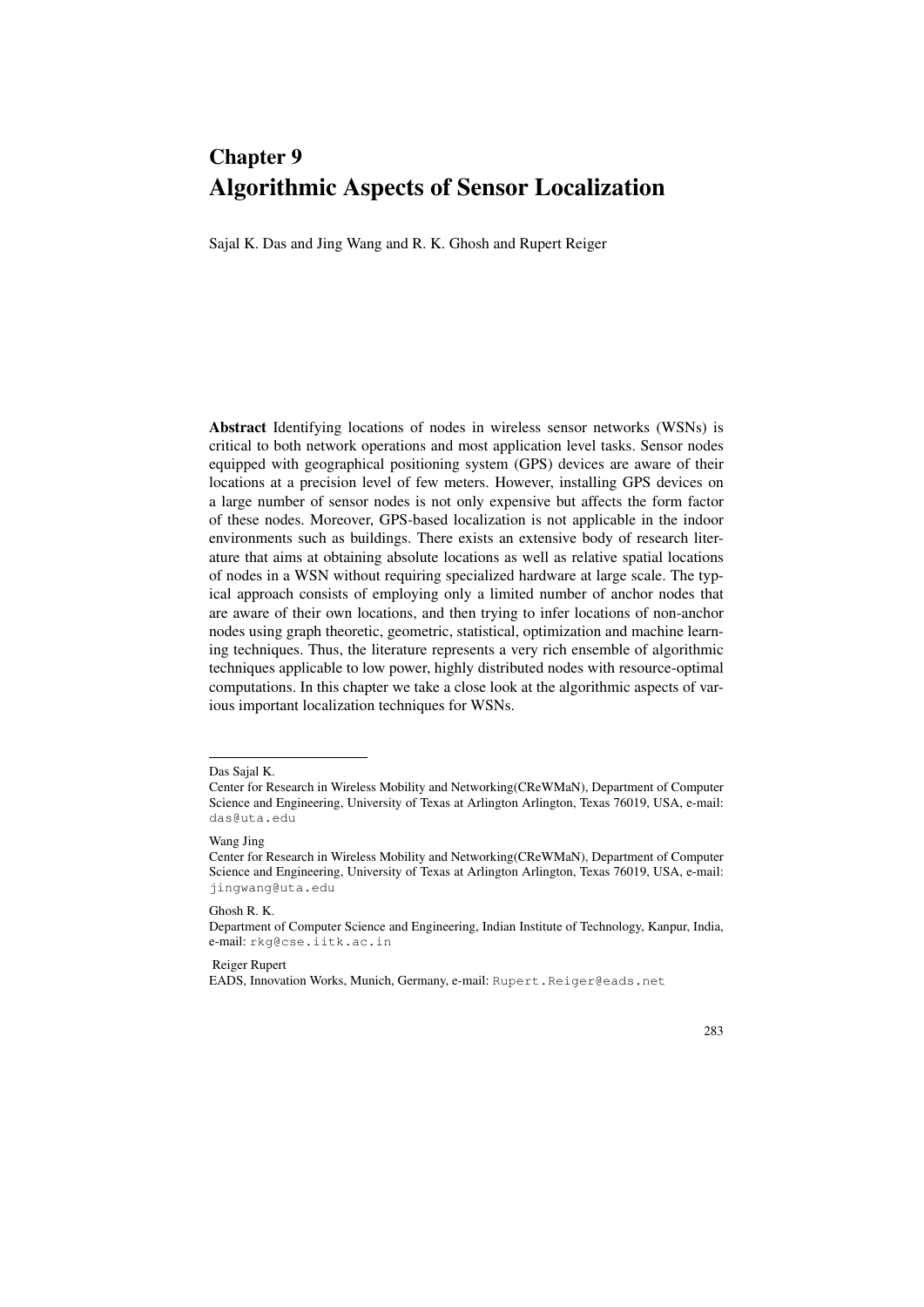# 9.1 Introduction

A common vision on applications of wireless sensors is that of a large number of distributed devices embedded for tight interactions with physical world. An essential challenge to work with a wireless sensor network (WSN) is to create a seamless coupling with the physical world, often as an unattended control system. In order to operate as a long-lived unattended control system, a WSN must be energy aware, self-configuring, and achieves desired global behavior by predominantly localized algorithms. Understandably, a network wide collaboration is absolutely essential in order to achieve expected global behavior. For meaningful collaborative processing, individual sensor data should be associated with spatial and temporal coordinates. Therefore, energy efficient techniques for sensor localizations are critical to the operations of a WSN as an unattended system.

# *9.1.1 Importance of Localization*

Sensors are used for gathering environmental data such as temperature, pressure, humidity, radiosity, etc. The collected data assist in predicting likely occurrence of events such as bush fire, radio-active leaks, failures in structures, and many other impending disasters including earthquakes, floods and weather changes. Early prediction of such events helps in planning adequate response system that may either prevent those events or mitigate the consequential damages. The response system should have the ability to extract context from the gathered sensory data if it were to predict the events correctly and operate at the expected level of efficiency. A context is defined by ambiences among which location (both spatial and temporal) is the most critical ingredient.

WSNs with sensing capabilities can gather vital security related parameters such as radio communication, signs of accelerated activities, or vigorous movements in an area to aid in developing a security response and advanced warning system. But these sensed parameters are useless unless they are accompanied by corresponding location information. Although location information can be fed manually, it may not be feasible in a large deployment area . So it is necessary to develop a system that can automatically updates location information of all nodes in the deployment area.

Navigation and vehicle tracking is another area where the use of WSNs is found to be extremely useful. Vehicle tracking with autonomous interception mechanism can be deployed in an outdoor area. It senses entry as well as movement of an offending evader in the area. A cooperative mobile agent may be dispatched for intercepting the evader as soon it gets detected before any damage is done. The successful realization of such a tracking and interception system is dependent on the location information in two tiers. Firstly, the sensors must be able detect the evader as soon as it enters the area and be able to track it while the evader continues to move around in the area under observation. Secondly, the update on the location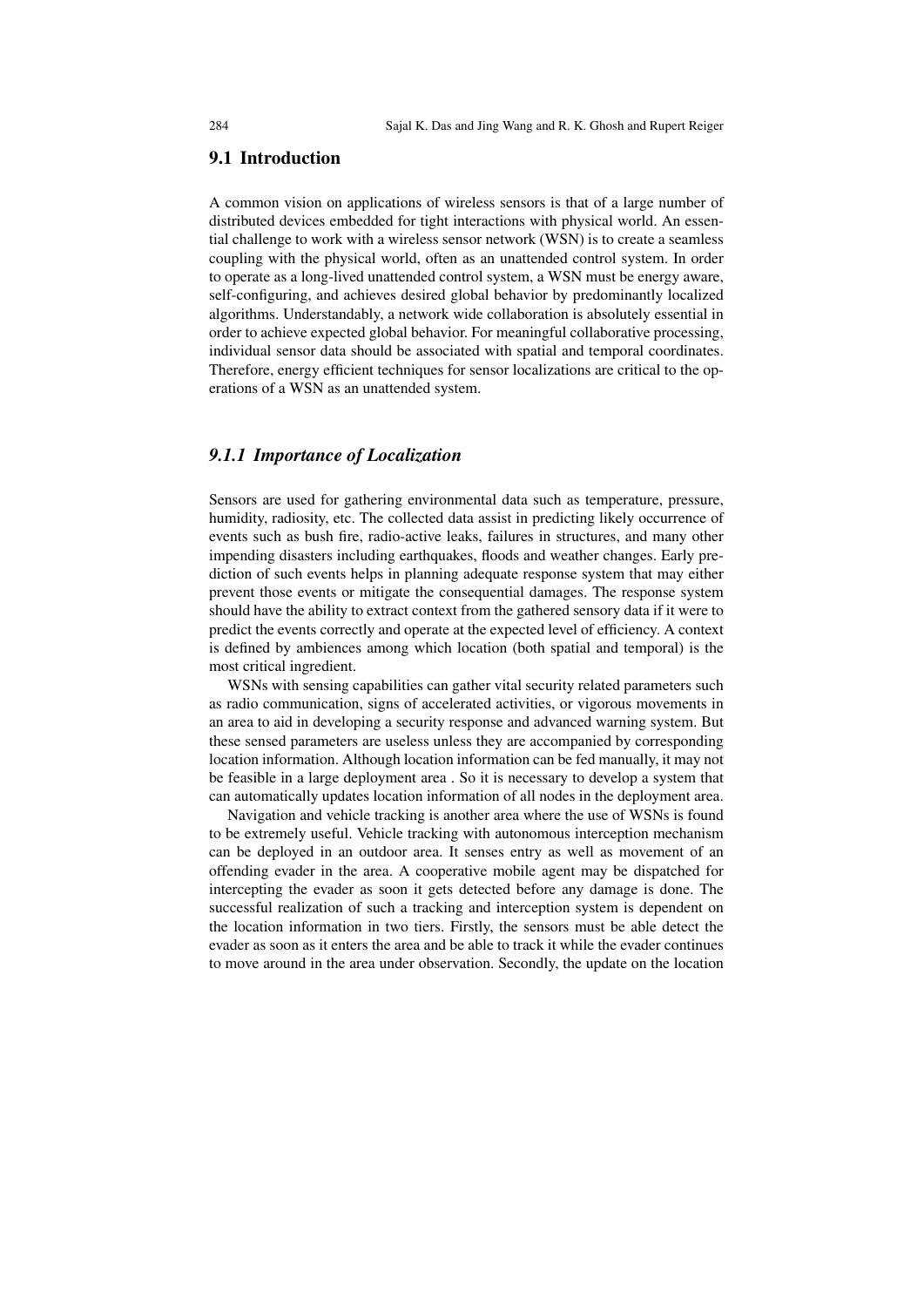information of the evader must be routed to intercepting mobile agent so long as it continues to pursue the evader.

Apart from context related computations in application level tasks discussed above, the knowledge of sensor locations is also essential for network level operations in WSNs. In a WSN environment, some nodes may die out due to fast drainage of battery. Often, in order to reestablish coverage and connectivity, new nodes may also be injected into the network, or old dead nodes may become alive following battery replacements. Under this scenario of frequent changes in topology of WSNs, geography routings are found to be more efficient than topology based routing schemes. The basic issue that should be addressed in a geography routing scheme is its ability to gather location information and to have a location tracking mechanism for establishing connectivity before routing data. Resource scarcity prohibits sensors to maintain tables of locations. Moreover, the dynamic nature of topology configuration renders location tables frequently. So, localization or finding locations of sensor nodes is a fundamental step in routing or transmission of data in a WSN.

The problem of localization in WSNs attracted a lot of attention from researchers. A compendium of knowledge representing rich ensemble of algorithmic issues can be found in the existing literature. In this chapter, we attempt to review the existing literature with emphasis on the algorithmic roots of sensor localization techniques.

#### *9.1.2 Generic Approach to Solution*

Most localization schemes approach the problem with the assumption that there is a small set of nodes which are aware of their locations. Such nodes, typically known as *anchors*, are placed at fixed points or equipped with geographical position system (GPS) devices. The anchor nodes serve as references for localization of other nodes. The number, the density and the deployment of reference nodes raise a trade-off with the location accuracies achievable through localization methods based on proximity to anchor nodes.

In order to alleviate the inherent problem of low accuracy in proximity based localization, additional measurements on distance between nodes or angles or combined measurements have been proposed. Distance measurements can be obtained by utilizing the Radio Signal Strength Indicator (RSSI), Time of Arrival (TOA), Time Difference of Arrivals (TDoA), and so on, while angle measurements rely on compasses or radio array. Given the reference points and the spatial relationship, nodes can be localized by exploiting the geometric relationships among the nodes. The tradeoff between hardware cost and the accuracy of measurements motivates the study on probabilistic model for radio signal strength leading to localization results in terms of distribution of locations or deployment regions.

Absolute location can be determined if the anchor nodes are aware of their absolute locations. However, in certain applications absolute locations may not be very important. Localization methods with the absence of known locations focus on the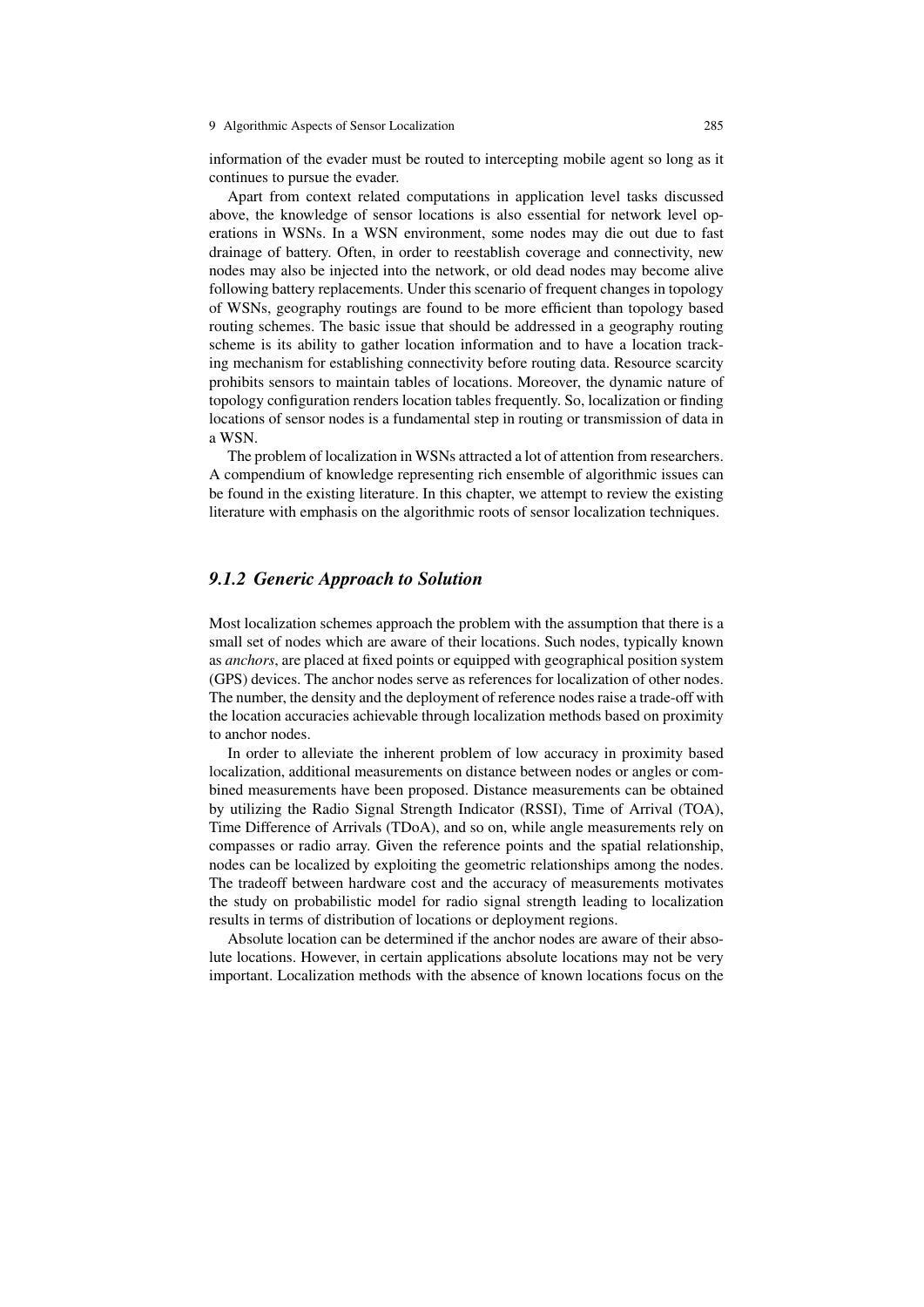problem of forming a map of nodes with respect to a stand-alone coordinate system [1]. Given the absolute locations of a subset of the nodes, these relative locations can be transformed into absolute ones when needed.

The use of mobile reference nodes is advantageous for localization of nonlocalized nodes as it becomes possible to get more measurements on spatial relationships by moving anchors along certain trajectories. A mobile reference node likely to have more resources compared to the ordinary static nodes that need to be localized. However, the cost of deploying a mobile anchor can be high. So, only a limited number of mobile reference nodes can be deployed. Yet mobile assisted localization is able to bring significant improvement to localization of static nodes.

#### *9.1.3 Known Algorithmic Approaches*

The localization methods proposed for sensor nodes can be categorized into five groups: distributed algorithms, centralized algorithms, iterative algorithms, mobilityassisted approach, and statistical techniques.

In distributed algorithms, a sensor node localizes itself through message exchange with a number of neighbors that are aware of their locations. It is essentially the propagation of the location information of the anchor nodes, which know their own locations, through interactions among anchor nodes and non-anchor nodes. The anchor nodes can be more than one hop away from the non-anchor nodes when the density of the anchor nodes is low. Less is the number of anchors, the more the localization relies on the spatial relationship among non-anchor nodes. A distributed algorithm considers a part of the network when localizing one sensor node. The densities of anchor and non-anchor nodes play important roles in determining the size and topology of the partial network. Since the spatial relationship among sensor nodes can be inaccurate or noisy, a partial network consisting of one-hop neighbors may not be sufficient for estimating accurate locations. However, a partial network consisting of multi-hop neighbors may introduce more noises into the localization process. Therefore, the key point in the design of distributed algorithms is to obtain the most accurate location estimates given the densities of the nodes and the means of interpreting the spatial relationship.

When the density of the nodes and the information on their spatial relationship no longer suffice for good estimates of locations, a centralized algorithm may be more appropriate to use. It aims at obtaining locations of the non-anchor nodes with the network-wide message exchange and computations. A centralized algorithm is usually expensive to implement, although it naturally solves the anchor-free localization problem by providing a network-wide relative locations of the sensor nodes. It is worth noticing that a centralized algorithm can be transformed into a distributed algorithm by applying the centralized algorithm on the set of subnetworks that partitions the whole network.

The goals of iterative techniques include the control of error propagation and stitching local maps of sensor nodes. A centralized algorithm can be applied itera-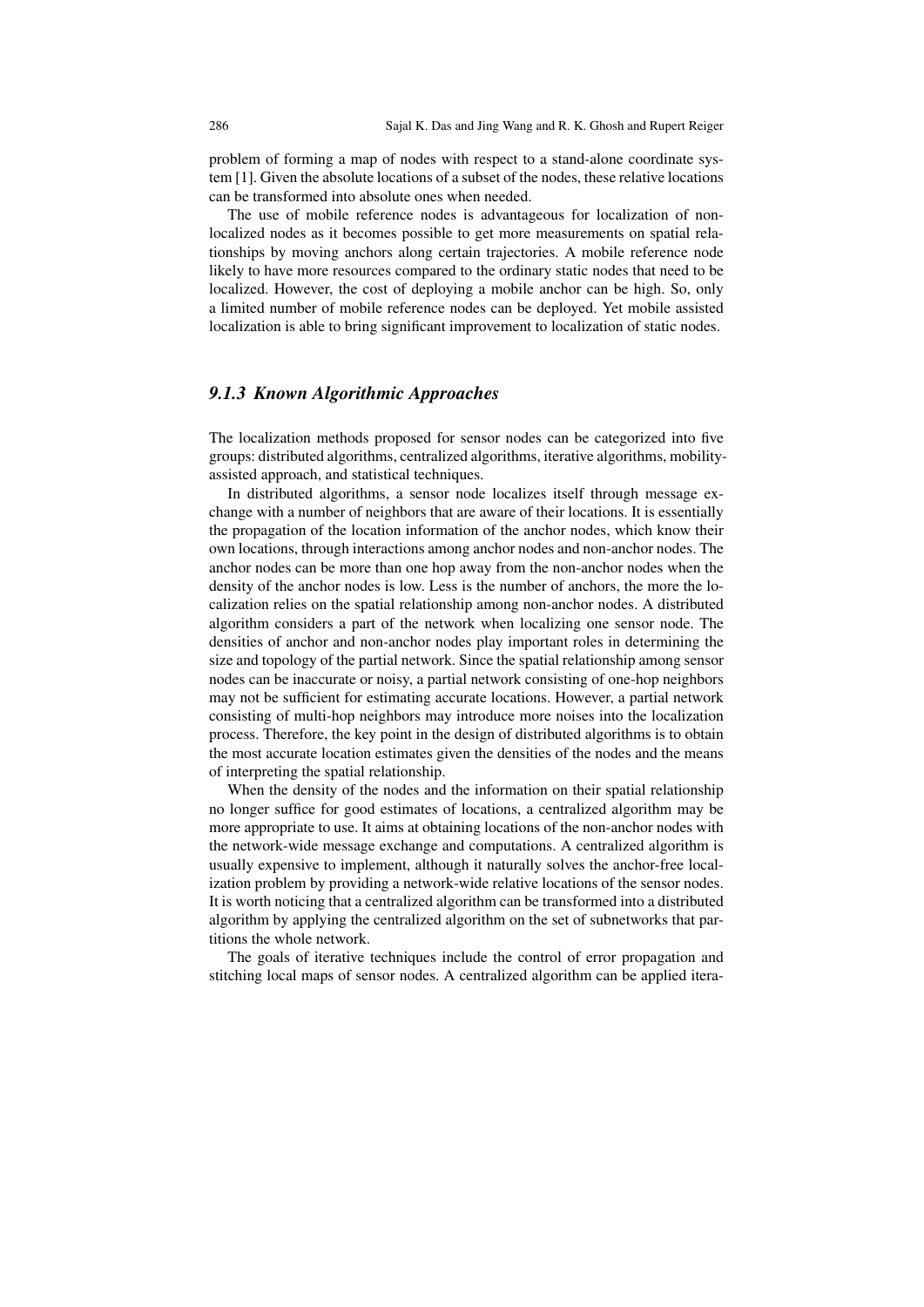tively on clusters of sensor nodes. Whereas, a distributed algorithm adopts iterative techniques to refine the initial estimate on the locations through feeding more range measurements or information of spatial relationship to the localization process.

In order to deal with low density of anchor nodes, mobile anchors are introduced to improve the localization accuracy. Furthermore, there exist approaches that take advantage of the mobility of sensor nodes. These mobility-assisted approaches are mostly distributed algorithms due to the dynamic nature of the scenario.

Statistical techniques have been proposed to localize sensor nodes when other approaches tend to fail because of the noisy measurements, especially in the indoor environments. They are a mix of centralized and distributed algorithms, and also rely on the iterative process to refine the location estimates.

From the above discussions, we discern that the classification of distributed algorithms and centralized algorithms provides only little indication about the features of the localization approaches. Therefore, it is more natural to study localization algorithms under four groups, namely, range-free, range-based, anchor-free, anchorbased. In addition, we also discuss the iterative process, the mobility-assisted approach and the statistical techniques.

# *9.1.4 Inherent Challenges*

The inherent challenges facing the localization approaches include the network density, the noisy measurements and the resource constraints. The first two challenges inspire a variety of approaches to different algorithmic features, while the last challenge corresponds to the complexity of the algorithm applied in the approach.

Network Density: Localization algorithms are required to deal with different densities of sensor nodes. In a dense network with abundant reference nodes, a good localization result could be accomplished without much difficulty. In contrast, for sparse networks, the available knowledge, such as the known locations, proximity information, range measurements or angle measurements, could be insufficient for determining the exact locations of nodes. Thus, the key challenge for the localization problem in a sparse network is to achieve the maximum localization accuracy given a limited number of anchor nodes or measurements.

Noisy Measurements: Since measurements on proximity, range and angle are subject to noise due to the inherent uncertainty of a wireless signal, localization algorithms are expected to be able to deal with noisy measurements. Therefore, additional efforts on modeling the noises and alleviating the impacts on localization performance are critical to the success of localization methods.

Resource Constraints: To enable cooperation among nodes in the localization process, information exchange between neighboring nodes adds to the energy consumption and the bandwidth occupancy. For centralized localization algorithms, where cooperation is orchestrated through a central node (usually the base station), extra communication cost is incurred for collecting and forwarding the measurements to the base stations and sending the localization results to the nodes.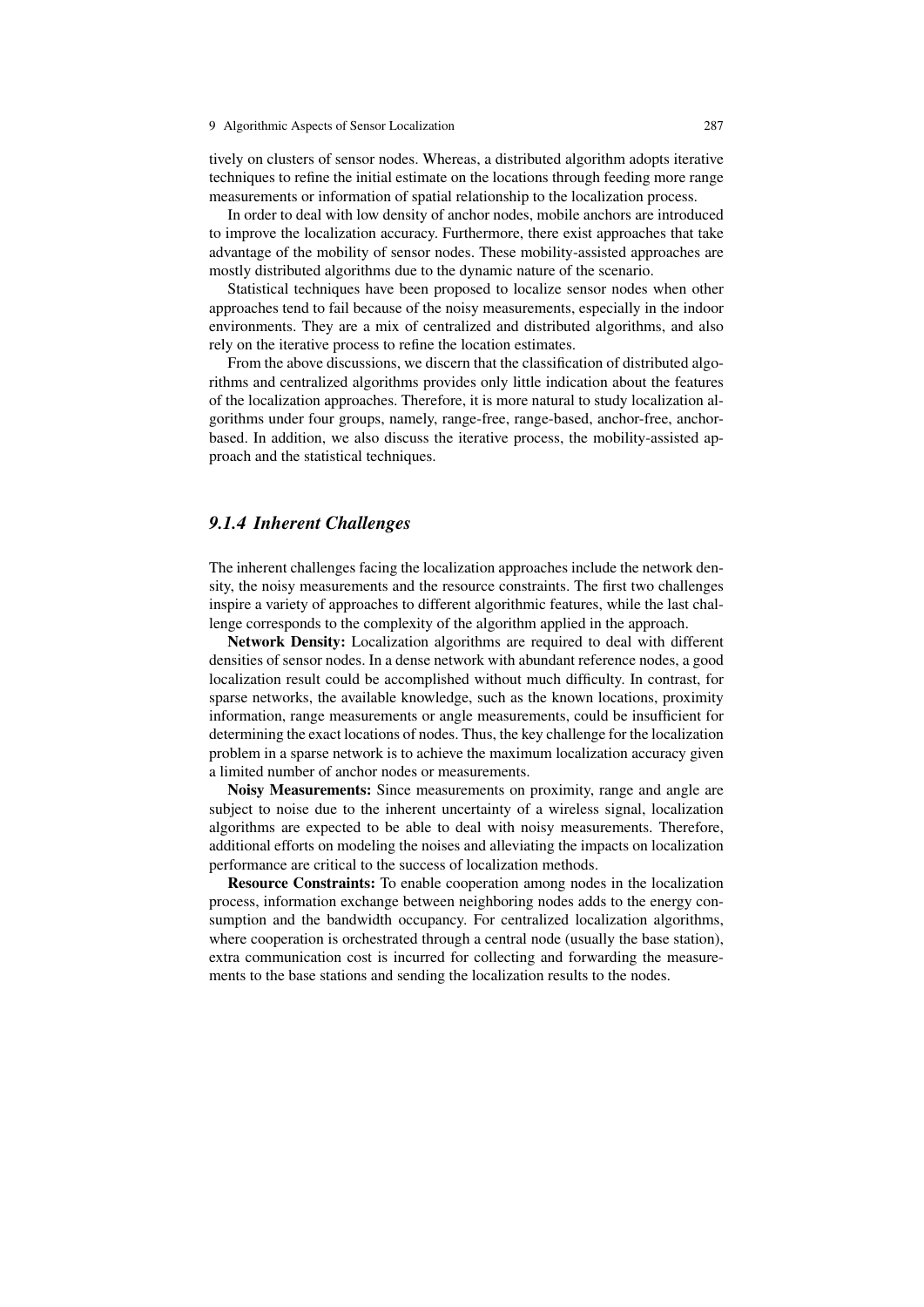A number of excellent surveys on localization in sensor networks have been published in recent years [2–5]. Most of them reported either the early results on localization in WSNs or methods having origin in cellular networks and robotics. Our focus in this chapter is not just yet another survey but to provide a comprehensive discussion on sensor node localization problem with representative references and an inherent perspective on the algorithmic aspects of localization approaches.

# *9.1.5 Chapter Organization*

This chapter has been organized as follows. In section 9.2, we study the algorithmic aspects of range-free techniques based on the unit disk model and other related graph theoretic solutions. Section 9.3 deals with range-based techniques which depend on geometry of nearness exploiting relationships among spatial coordinates of sensor nodes and anchor nodes. Some of the localization approaches rely on the use of additional hardware. These techniques are preferable, especially, if accuracy is the overriding concern. Section 9.4 provides a summary of such techniques. Optimization techniques work with iterative refinement of crude initial solutions. These techniques can, therefore, be clubbed as iterative processes. Section 9.5 deals with two important iterative techniques for localization. Section 9.6 addresses the issue of low density of anchor nodes by employing few resource-rich mobile reference nodes. Statistical techniques can be viewed as some sort of finger printing mechanism to infer localization by exploiting the relationship between distances and signal measurements. These techniques are discussed in Section 9.7. Section 9.8 deals with performance issues while Section 9.9 talks about open issue in sensor localization. Finally, Section 26.7 concludes this chapter.

### 9.2 Range-free Localization

Sometimes, range measurements may not be available due to cost constraints. Under this situation, proximity information provided by the radios attached to the sensor nodes could lead to acceptable solutions for the localization problem. A wireless sensor node is usually represented by a unit disk model to formulate localization as graph theoretic problem. The localization is accomplished through a graph composed of vertices representing the sensor nodes and edges representing the radio link between the nodes. Anchor nodes (also known as reference nodes, or beacon nodes, or landmarks), deployed at fixed locations or equipped with GPS devices, can feed known locations to the localization process. The location information then propagates to the other nodes according to spatial relationships among anchor and non-anchor nodes and also between non-anchor nodes. More precisely, the network is represented by a graph  $G(V, E)$ . A subset of nodes  $H = \{v_1, v_2, \dots, v_m\} \subseteq V$  are aware of their respective locations  $(r_1, r_2, \dots, r_m) \in \Re^d$ . The proximity measure-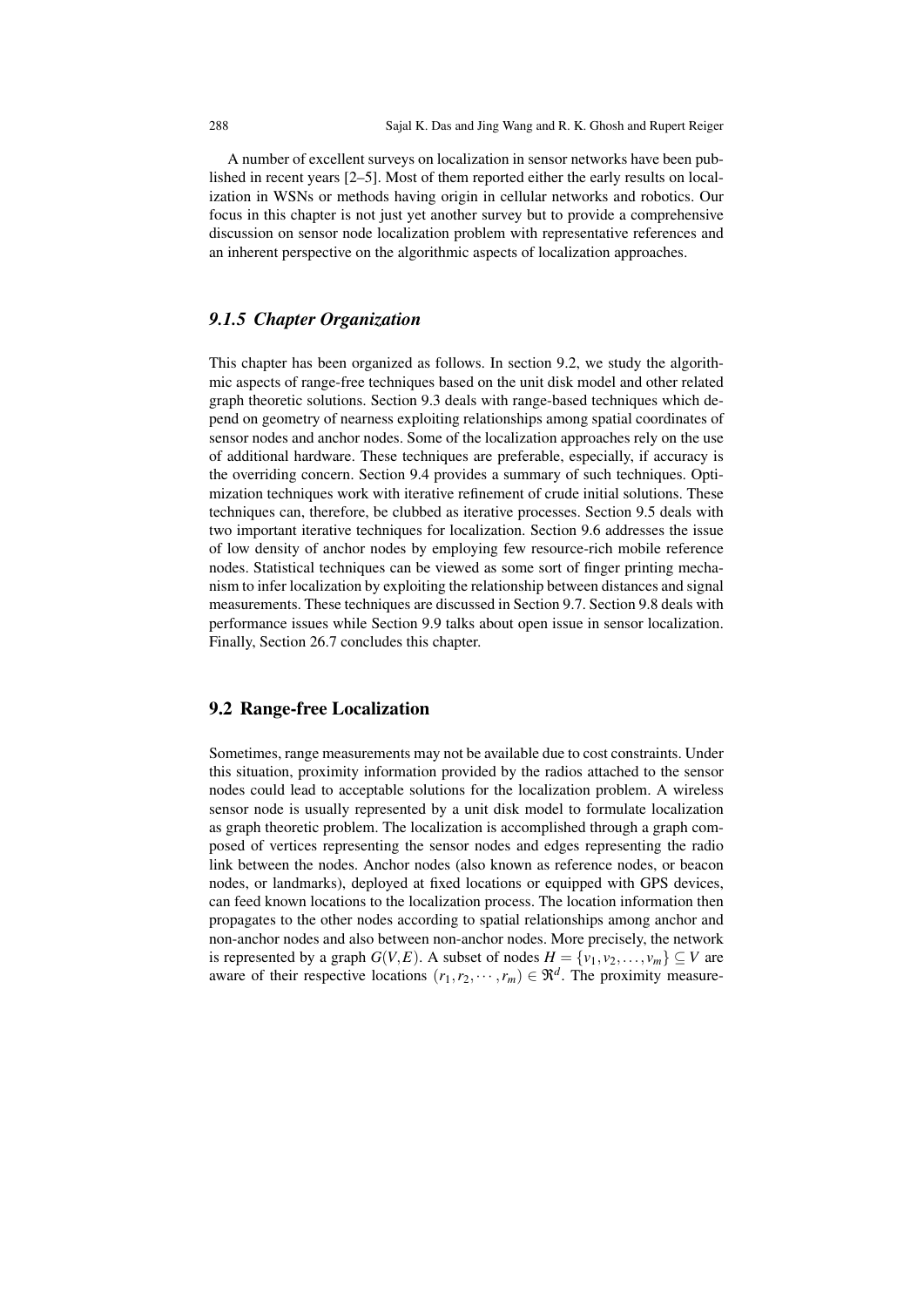ments are represented using the adjacency matrix and the distance matrix. The goal is to obtain the estimation of the locations  $(s_1, s_2, \dots, s_{n-m}) \in \mathbb{R}^d$  of the remaining set of nodes  $V - H$ .

Figure 9.1 illustrates an example of the above model. Five sensor nodes, whose locations are denoted as  $s_1$ ,  $s_2$ ,  $s_3$ ,  $s_4$ ,  $s_5$ , need to be localized with the help of four reference nodes with known locations  $r_1, r_2, r_3, r_4$ . The adjacency matrix and the distance matrix can be obtained given the proximity information collected at the sensor nodes and the anchors. Note that different sensors would have different number of reference nodes in their proximity. The accuracy of location estimates for the unlocalized sensors increases as a function of the number of reference nodes in the neighborhood.



Fig. 9.1 An example of localization

# *9.2.1 Anchor-based Approaches*

Given densely deployed anchors in the network, the location of sensor nodes can be estimated with the help of the known locations of the anchors. A simple solution to the proximity based localization is to determine the Centroid, as proposed in [6]. It computes a node's location approximated by the centroid of the locations of anchors in its proximity. Consider the example shown in Figure 9.1. The estimated locations of nodes *s*1*,s*2*,s*3*,s*4*,s*<sup>5</sup> can be obtained as follows using the centroid technique: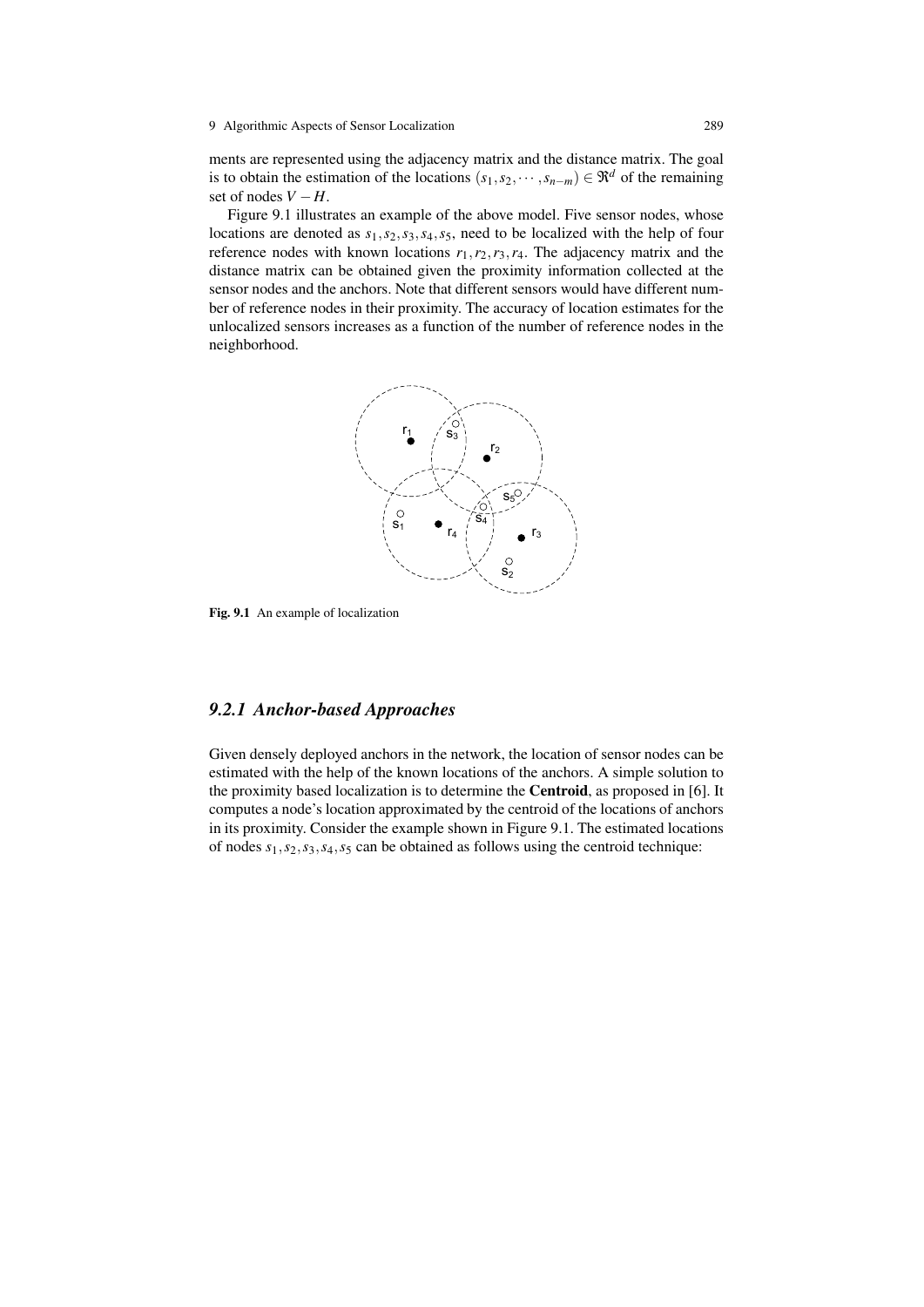$$
(x_{s_1}, y_{s_1}) = (x_{r_4}, y_{r_4})
$$
  
\n
$$
(x_{s_2}, y_{s_2}) = (x_{r_3}, y_{r_3})
$$
  
\n
$$
(x_{s_3}, y_{s_3}) = (\frac{x_{r_1} + x_{r_2}}{2}, \frac{y_{r_1} + y_{r_2}}{2})
$$
  
\n
$$
(x_{s_4}, y_{s_4}) = (\frac{x_{r_2} + x_{r_3} + x_{r_4}}{3}, \frac{y_{r_2} + y_{r_3} + y_{r_4}}{3})
$$
  
\n
$$
(x_{s_5}, y_{s_5}) = (\frac{x_{r_2} + x_{r_3}}{2}, \frac{y_{r_2} + y_{r_3}}{2})
$$

The accuracy of the centroid method relies heavily on the density of anchors. Low anchor density results in the deterioration in performance. The problem of low anchor density can be tackled through simple modifications to the centroid method. The underlying idea is to incrementally increase the density of reference node by including freshly localized nodes into the localization process. The modified method also allows anchors residing several hops away to be involved in localizing the nodes. However, this approach leads to the propagation of localization errors along with the location information. Weighted centroid or confidence-based centroid were introduced to address the problem of restricting error propagation in modified centroid methods [7, 8]. Localized nodes are assigned different weights or confidence levels in order to counterbalance the accumulation of location error from the localized nodes which act as anchors.



Fig. 9.2 Overview of APIT

To avoid the accumulation of location error in propagating the location information of anchor nodes, geometric characteristic of the spatial relationship among sensor nodes has been adopted in the graph theoretic techniques. An example is presented in APIT [9], in which the location of a non-anchor node can be inferred from the region it could possibly reside in. As shown in Figure 9.2, each non-anchor node runs the Point in Triangle (PIT) tests to find the triangle regions it resides in.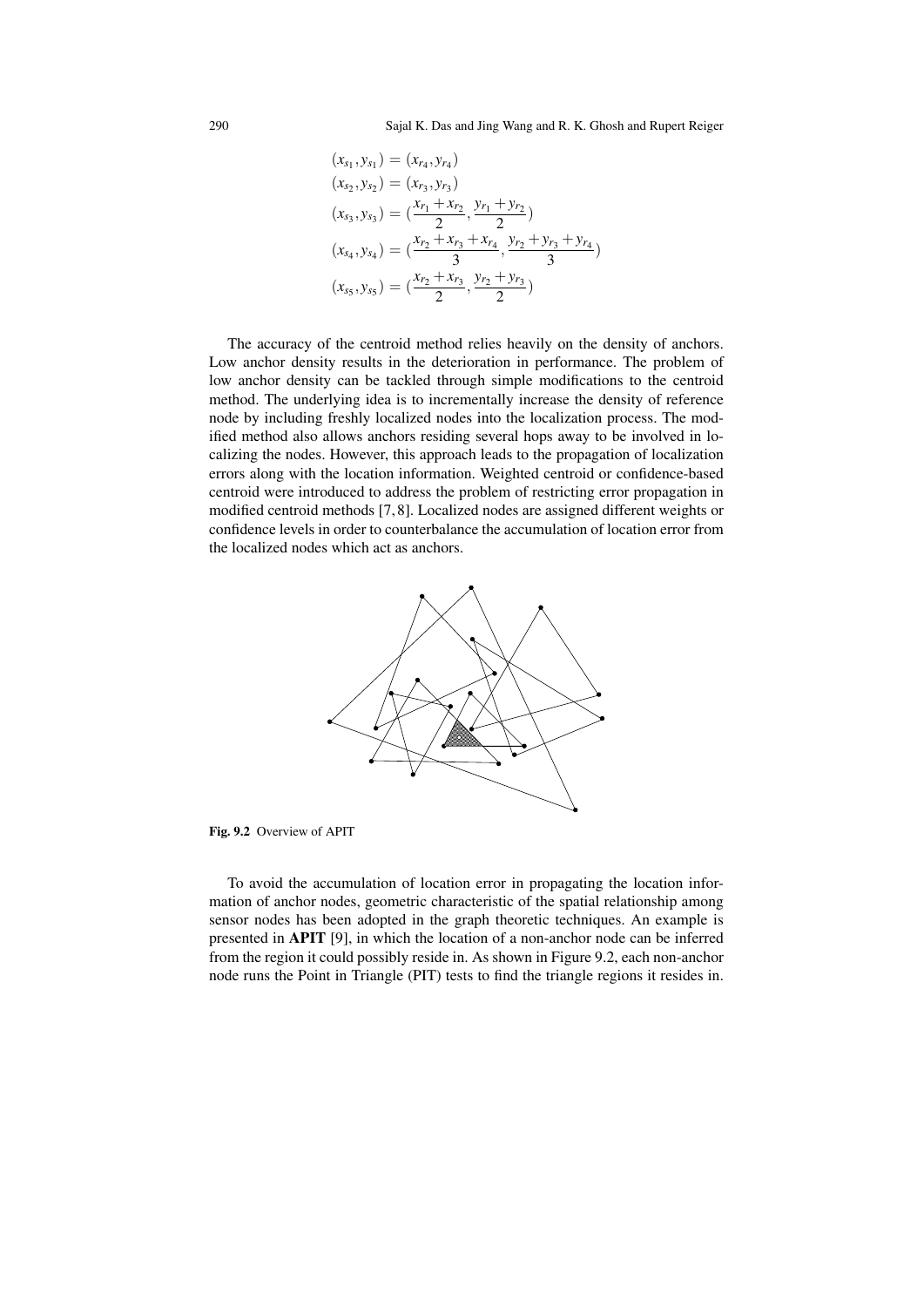Each triangle region is formed by obtaining locations of three non-collinear anchors. The location of the non-anchor node is estimated to be the center of gravity of the intersection of the triangles, where the non-anchor resides. For proximity-based localization of static nodes, it is hard for the non-anchor nodes to perform the PIT test. The authors in [9] presented an approximate PIT test, in which the node is only required to be able to determine if any one of its neighbors is farther/closer to all the three anchors forming its residing triangle. Therefore, the location error of APIT roots in the approximate PIT test. Its performance relies heavily on the density of the network, where it is suggested that the degree of connectivity should exceed six.



Fig. 9.3 Deployment of anchors

The performance of proximity-based localization schemes depends on the positions of the anchor nodes. Intentional deployment of anchor nodes was exploited in [10] to divide the plane into location regions defined by the overlapping regions of sensing ranges of the anchors as shown in Figure 9.3. Instead of broadcasting its own position, an anchor node broadcasts the location regions consisting of its sensing range. For instance, the anchor node  $r_0$  sends out beacons containing the type  $\{A, B, C\}$  and the centroid of the location regions  $\{A_1, B_1, \cdots, B_6, C_1, \cdots, C_6\}$ , which are indeed the overlapping regions of the anchor nodes  $\{r_0, r_1, \dots, r_6\}$ . Upon receiving beacons from multiple anchors, the non-anchor node extracts the overlapping region of the anchors and take the centroid of the overlapping region as the estimate on its own location. Compared to APIT and the modified Centroid, the Cell Overlapping approach neither accumulates error in propagating the locations of anchors nor requires the RSSI value to perform the PIT test.

To overcome the problem of low density of anchors, Gradient [11] and DVhop [12] focus on localizing non-anchor nodes with the knowledge of radio range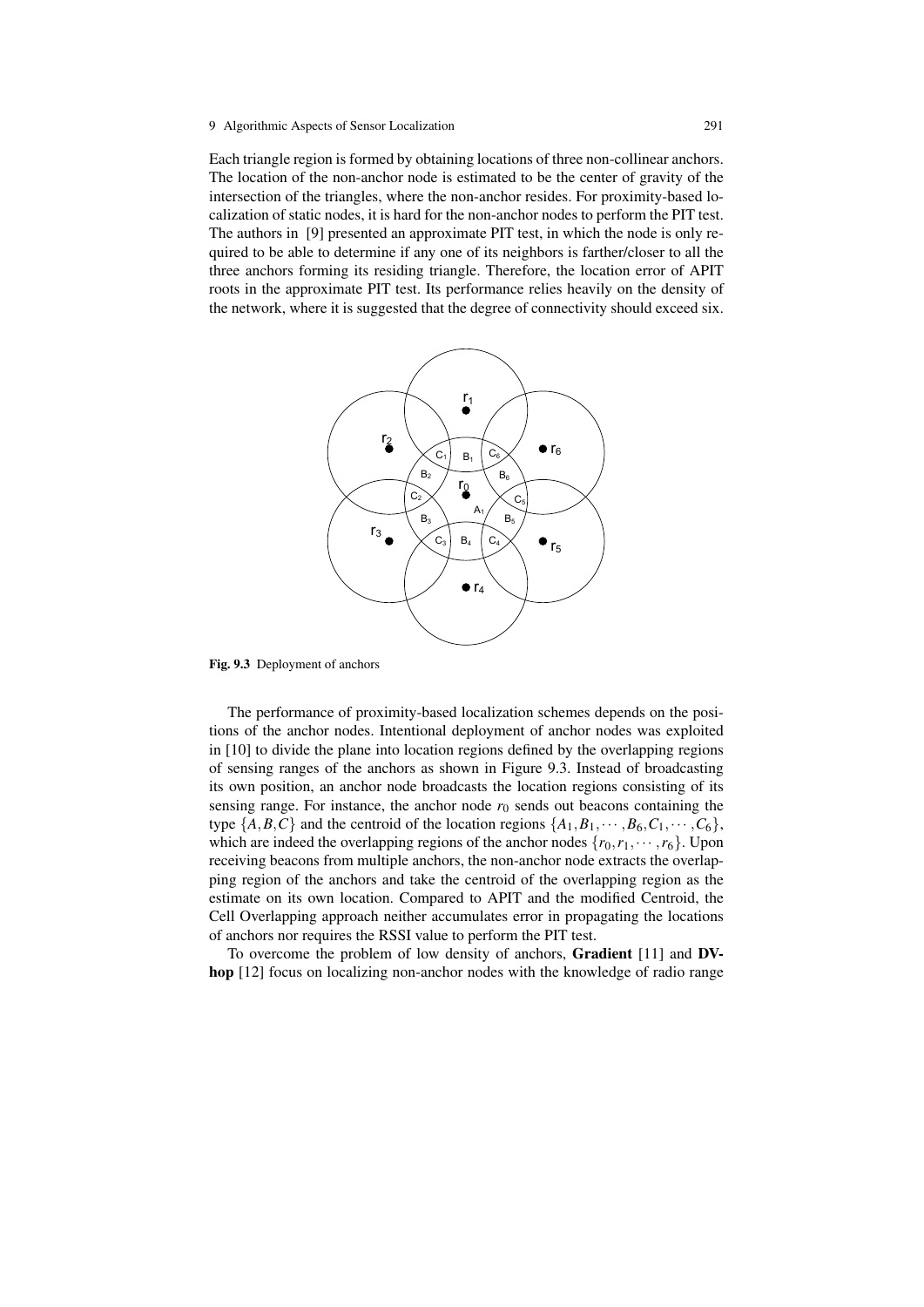and locations of the anchors multiple hops away. The idea of Gradient is to estimate the distance between a pair of anchor and non-anchor nodes by multiplying hop count of the non-anchor nodes with the radio range. After obtaining distances to at least three anchors, the node applies multilateration algorithm to find out its own location. In contrast, DV-hop computes the average hop distance as anchors exchange their locations and hop count between them. After obtaining pairwise distances from a non-anchor node to an anchor by multiplying the average hop distance and the hop count from that anchor, triangulation is performed to estimate locations of the non-anchor nodes.

#### *9.2.2 Anchor-free Approaches*

Multidimensional Scaling (MDS-MAP) [13] tackles the localization problem without using anchors. It estimates locations with the proximity information and the radio range. The MDS approach includes three steps. The first step is to form the distance matrix with distances between all pairs of nodes in the network. In the absence of anchors, the distance is inferred from the multiplication of the hop count and radio range. Then, in the second step, the Singular Vector Decomposition (SVD) is performed to determine an initial relative map of the nodes on the plane. The last step performs the necessary flip, rotation and scaling according to the distances between anchors if there is any. Otherwise, the relative map would be the result of SVD. It was shown that the time complexities of the first two steps are both  $O(n^3)$ , where *n* is the number of nodes in the network. The MDS approach is also applicable when only a few anchor nodes are available.

# 9.3 Range-based Localization

Geometric techniques manage to estimate the locations of the sensor nodes from the range measurement and geometric computations. The underlying idea is that Euclidean distance between two sensor nodes can be measured by their radio signals through RSSI, TOA, TDOA etc. The presence of anchor nodes also plays an important role in geometric techniques in terms of the complexity of the problem and the difference between the localization goals: absolute versus relative locations.

### *9.3.1 Range Measurements*

Since the nodes are equipped with radios to perform communications, the distance estimation by measuring the radio signal strength has attracted lot of attention [14]. A simplified model for RSSI based range measurement is given by the following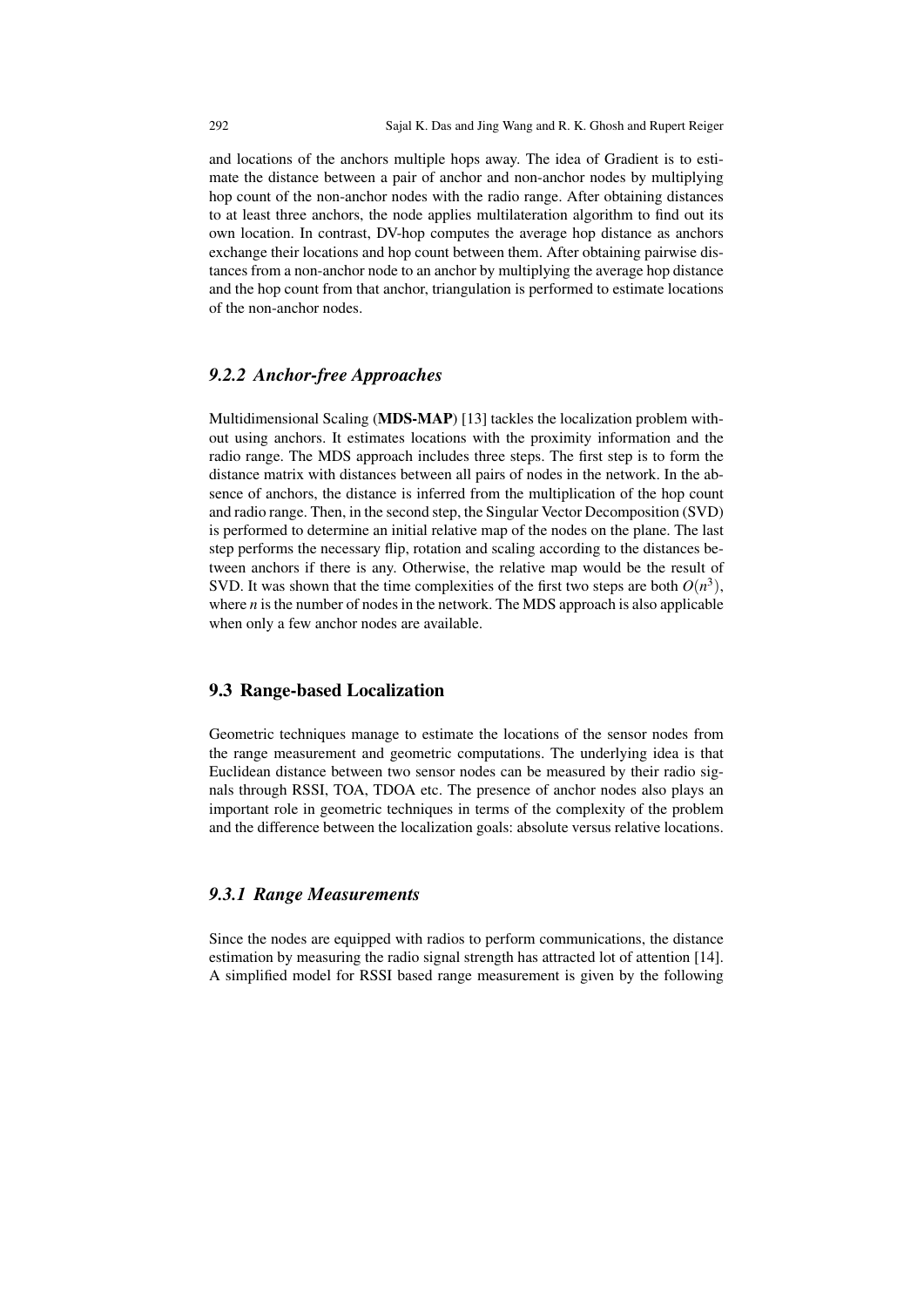equation:

$$
RSSI \propto d^{-\alpha},\tag{9.1}
$$

where *d* is the distance and  $\alpha$  is a constant relevant to the environment. Given a RSSI value measured by the radio, the radio receiver is able to infer its distance from the sender. However, RSSI based range measurement is extremely susceptible to noises and known for unreliability. An improvement on RSSI range measurements is proposed in [15] to reduce the distance estimation error by calibrating the range errors with RSSI values between known locations. Efforts have been made to obtain the mapping between RSSI measurements and the associated distances capturing the impacts of multipath fading, variations in temperature and humidity, human mobility and change in space layout on RSSI measurements in indoor localization [16]. The approaches based on probabilistic model of RSSI range measurements are also introduced to address the uncertainties and irregularities of the radio patterns. For instance, a log-normal model was adopted in [17], which assumes that a particular RSSI value can be mapped to a log-normal distribution of the distance between the two nodes, as in Equation (9.2).

$$
RSSI \longrightarrow \lg d \sim N(\mu, \sigma), \tag{9.2}
$$

where *d* is the distance between the nodes, and  $N(\mu, \sigma)$  is a normal distribution with mean  $\mu$  and standard deviation  $\sigma$ .

Another common method for range measurement is based on the time difference of arrivals (TDOA). It estimates the distance between the nodes from measurements on the time differences of arrivals of signals. The signal could be radio frequency (RF), acoustic or ultrasound [18–20]. An example of utilizing TDOA was introduced in [21]. As shown in Figure 9.4, the radio signal and ultrasound pulses are sent simultaneously. Given the time difference of the arrivals, the distance between the sender and the receiver can be obtained by multiplying the time difference and the speed of the ultrasound signal. Similarly, ranging techniques based on the time of arrival (TOA), which rely on capturing the signal's time of flight, obtain the distance by multiplying the time of flight with the signal speed [22]. The major challenge facing TOA based ranging techniques is the difficulty of accurately measuring the time of flight, since the propagation speed could be extremely high compared to the distance to be measured.

#### *9.3.2 Localization Problems Using Range Measurements*

Given accurate range measurements, the localization algorithms are expected to produce the exact locations instead of raw estimations obtained from the proximitybased localization. The Euclidean distances between nodes can be interpreted both geometrically and mathematically. And the distance could be from one reference node to a non-localized node, denoted by *di, <sup>j</sup>* , or between two non-localized nodes, denoted by  $d_{i,j}$ .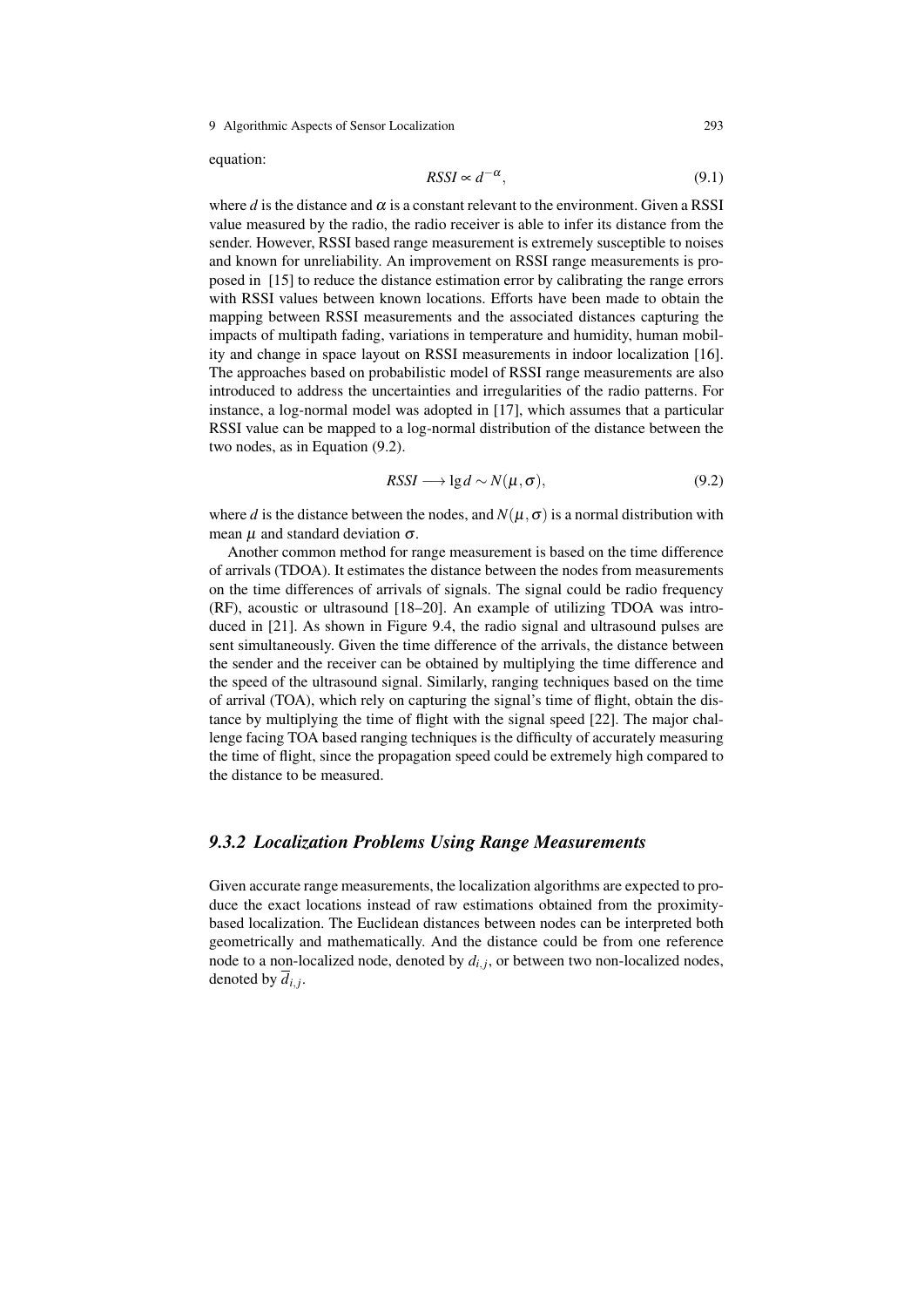

Fig. 9.4 An example of TDOA

The locations of the nodes satisfy the following equations:

$$
\| s_i - s_j \|^2 = \bar{d}_{i,j}
$$
  

$$
\| r_i - s_j \|^2 = d_{i,j}
$$



Fig. 9.5 Graph rigidity

Although computing the distances between each pair of locations is a trivial problem, the inverse problem, which tries to find locations of the nodes given the Euclidean distances between each pair of nodes is far from trivial. It can be formulated as a graph realization problem, aiming at mapping the nodes in the graph to points in the plane so that the Euclidean distances between nodes equals the respective edge weights. The fundamental problem in graph realization is the rigidity of the graph, For example, as shown in Figure 9.5(a) and 9.5(b), non-rigidity is exhibited. Given a set of nodes and the Euclidean distances between each pair of nodes, the locations of nodes may not be unique. An example of a rigid graph is provided in Figure 9.5(c), in which the nodes are uniquely localized given the distances. More discussions on graph rigidity and network localization can be found in [23].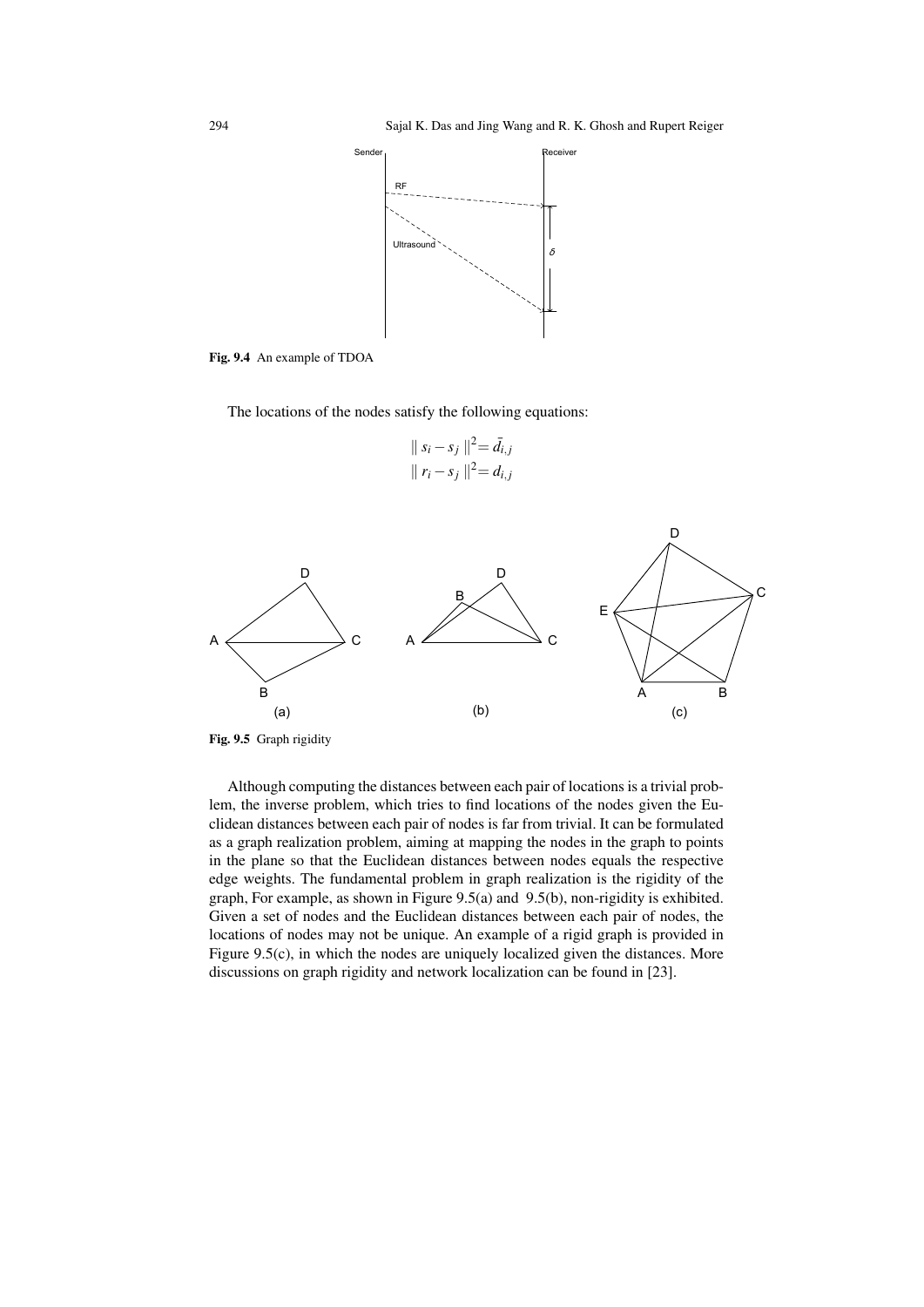The study in [24] proved that the localization with distance information in sparse networks is an NP-hard problem, while localization with distances of  $\Omega(n^2)$  pairs of nodes can be solved in polynomial time [25].

#### *9.3.3 Anchor-based Approaches*

Multilateration can be applied to obtain exact coordinates of a non-anchor node, given at least three anchors in the non-anchor node's proximity and the pairwise measurements between the anchor and non-anchor nodes. Assume that the coordinates of *m* anchors are available, and that the distances between nodes can be obtained through ranging techniques. Let  $d_{ij}$  denote the measurement of distance between the *i*th anchor and the *j*th non-anchor node. The multilateration problem concerning localization is then formulated as follows:

$$
d_{ij} = \sqrt{(x_i - x_j)^2 + (y_i - y_j)^2}
$$
\n(9.3)

The estimation error  $E_i$  of the *j*th node is given by:

$$
E_j = \sum_{i=1}^{m} (d_{ij} - \hat{d}_{ij})^2,
$$
\n(9.4)

where  $\hat{d}_{ij}$  is the estimated distance obtained by substituting the coordinates of the *j*th node with the estimated coordinates in Equation (9.3). Gradient descent can be applied to obtain the coordinates of the *j*th node achieving the least squared error. A similar approach was presented in [26].

The low density of anchors poses a challenge to the multilateration approach. In order to apply multilateration, **DV-distance** [27] follows the similar approach as DV-hop [12]. The distances of each hop are summed up to approximate the distance between a non-anchor node and an anchor node that is multiple hops away. The approximated distance is then used in the localization process. Instead of approximation of the multihop distance, the **Euclidean** method was proposed to compute the true distance through geometric relationships and the single hop distances. A detailed discussion on a localization protocol that follows the similar idea of Euclidean can be found in [28].

An example of multihop localization is demonstrated in Figure 9.6. According to DV-distance, the distance between the non-anchor node *A* and the anchor node *D* can be approximated as  $d_{AB} + d_{BC}$  or  $d_{AD} + d_{CD}$  depending on a certain voting mechanism. In contrast, the Euclidean method manages to obtain the multihop distance *dAC* by exploiting the geometric property of the quadrilateral *ABCD*. Although Euclidean focuses on computing the true distance to the anchor, it faces the rigidity problem due to low density of nodes. Given the set of single hop distances, the position of node *A* is not unique. As shown in Figure 9.6, node *A ′* leads to the same range measurements as node *A*. Additional neighbors and the corresponding range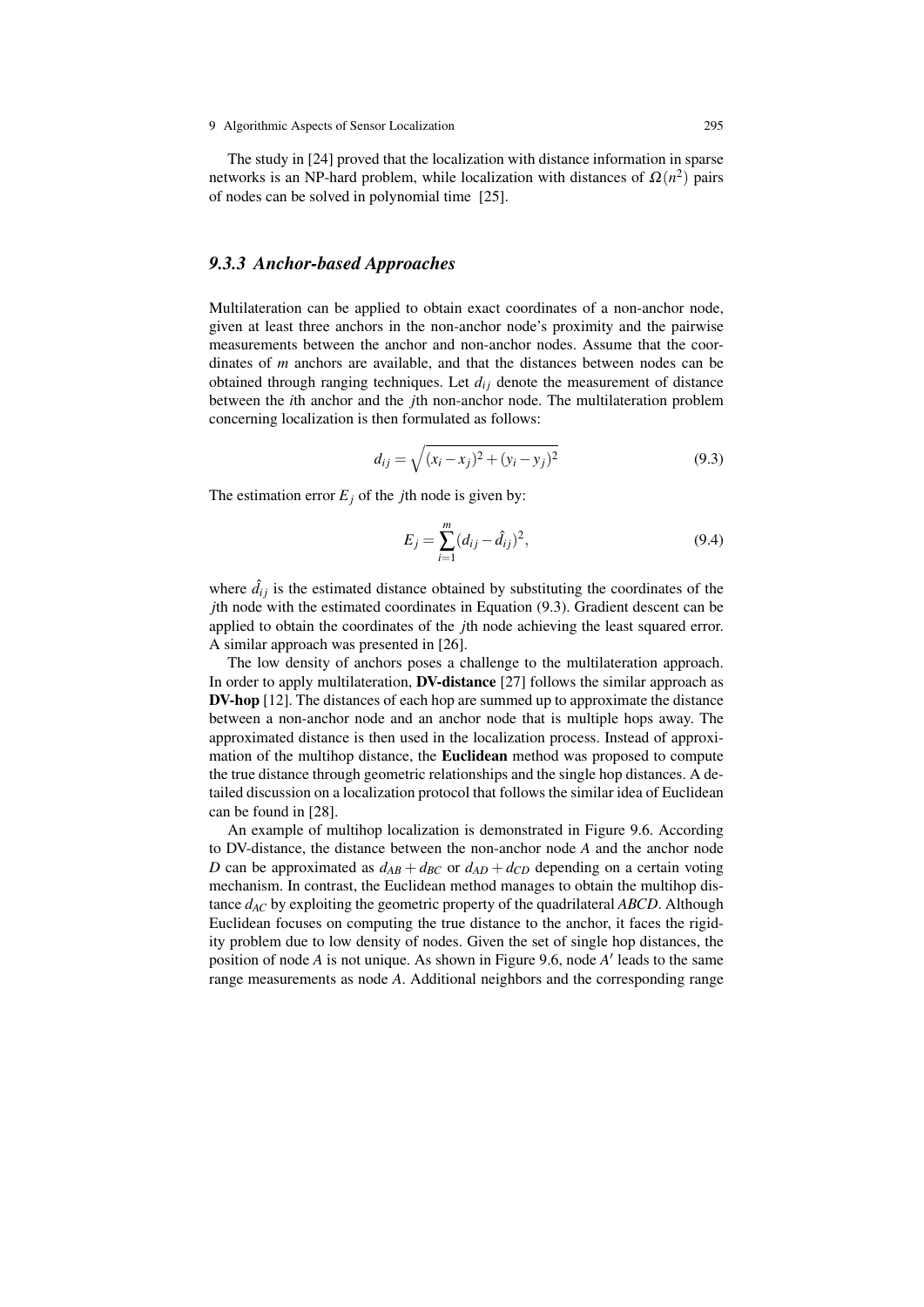

Fig. 9.6 Multihop localization

measurements are needed to eliminate the false estimation. According to [29], "an average of 11-12 degree of nodes in the ranging neighborhood" is required to have 90% of the network to be localized with a localization error of 5%. An iterative algorithm adopting the similar idea can be found in [30].

A tradeoff between energy efficiency and location accuracy is unveiled in the multihop localization approaches facing low density of anchors. The cost of Euclidean is higher than DV-hop due to the collaboration among neighboring nodes in order to compute the true Euclidean distances. Whereas, DV-hop suffers from higher location error introduced by the approximation of multihop distances.

Although the semi-definite programming (SDP) approach [31] can be modified to incorporate the range measurements in the localization process by replacing the approximated distances with the measured distances, it tends to produce large localization error when the anchors are placed in the perimeter of the area. A different SDP problem is formulated in [32]. It manages to improve the localization performance by relaxing the equality constraint to the inequality constraint. The original problem of localizing *n* nodes using *m* anchors is formulated as follows:

Find 
$$
X \in \mathfrak{R}^{2 \times n}, Y \in \mathfrak{R}^{n \times n}
$$
 (9.5)  
such that 
$$
(e_i - e_j)^T Y(e_i - e_j) = d_{ji}^2, \forall i, j \le n
$$

$$
\begin{pmatrix} \alpha_k \\ -e_j \end{pmatrix}^T \begin{pmatrix} I_2 & X \\ X^T & Y \end{pmatrix} \begin{pmatrix} \alpha_k \\ -e_j \end{pmatrix} = d_{jk}^2, \forall j \le n, k \le m
$$

$$
Y = X^T X,
$$

where  $\alpha_k$  is the locations of the *m* anchors,  $e_i$  is a vector with zeros except the *i*th entry,  $d_{ji}$  is the distance between the *i*th and *j*th non-anchor nodes pair,  $d_{jk}$  is the distance between the *k*th anchor node and the *j*th non-anchor node. The above localization problem can be transferred into a standard SDP feasibility problem by changing  $Y = X^T X$  to  $Y \ge X^T X$ , which is equivalent to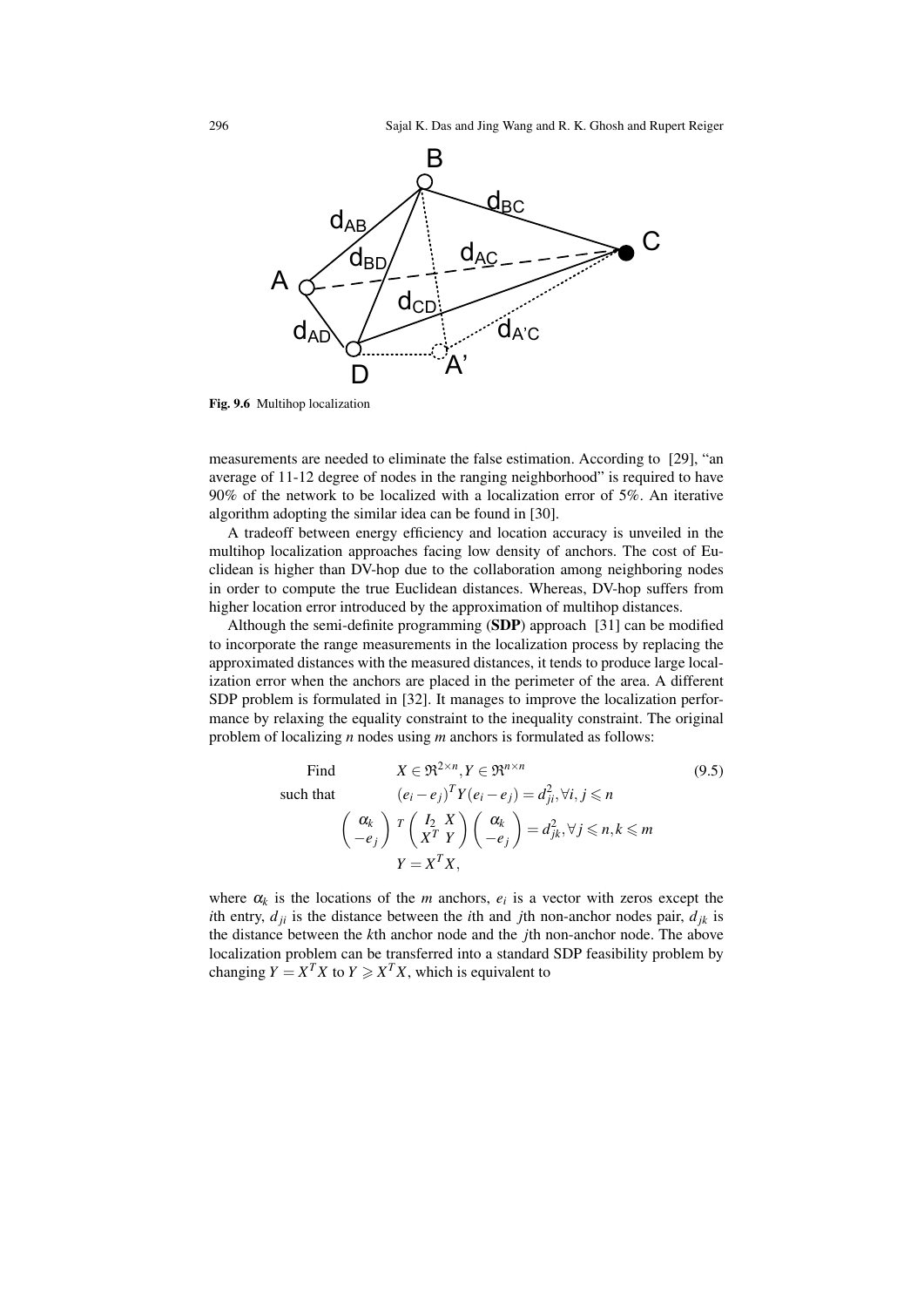$$
Z = \begin{pmatrix} I & X \\ X^T & Y \end{pmatrix} \geqslant 0
$$

The corresponding SDP problem is defined as follows:

Find 
$$
Z \in \mathfrak{R}^{(n+2)\times(n+2)}
$$
 (9.6)  
\nsuch that  $(1;0;0)^T Z(1;0;0) = 1$   
\n $(0;1;0)^T Z(0;1;0) = 1$   
\n $(1;1;0)^T Z(1;1;0) = 2$   
\n $(0; e_i - e_j)^T Z(0; e_i - e_j) = d_{ji}^2, \forall i, j \le n$   
\n $(\alpha_k; -e_j)^T Z(\alpha_k; -e_j) = d_{jk}^2, \forall j \le n, k \le m$   
\n $Z \ge 0$ 

In order to guarantee that the solution of the SDP in Equation (9.6) is indeed the solution to the original problem in Equation (9.5), accurate distance measurements of  $2n + n(n+1)/2$  pairs of nodes are required. Given noisy range measurements, the SDP problem can be formulated using the inequality constraints instead of the equality constraints on distances between nodes. The computation complexity of SDP is  $O(n^3)$ . Since it is expensive to apply the SDP method in localizing the whole network in a centralized process, a distributed SDP method was presented to address the scalability.

While plain MDS has been proposed in localization with connectivity information, modified MDS methods were proposed to localize neighboring nodes with range measurements. An iterative MDS approach was presented in [33] to deal with the absence of some pairwise distances. It differs from the classic MDS approach by introducing weights  $w_{ij}$  in the objective function as in Equation (9.7).

$$
\sigma(X) = \sum_{i < j} w_{ij} (\delta_{ij} - d_{ij}(X))^2,\tag{9.7}
$$

where  $\sigma(X)$  is the localization error with respect to the location vector *X*,  $\delta_{ij}$  is the range measurements,  $d_{ij}$  is the distance computed from the location vector  $X$ , and  $w_{ij}$  is the weight for each pair. For the absent pairwise range measurements, the corresponding weights are equal to zero, and the rest of the weights are ones. The location vector *X* is initialized using random values  $X^{(0)}$ . The localization result  $X^{(k)}$ obtained from the *k*th round is fed to the  $(k+1)$ th round as the initial estimation on the location vector for the MDS process. The iteration stops when certain accuracy level is reached.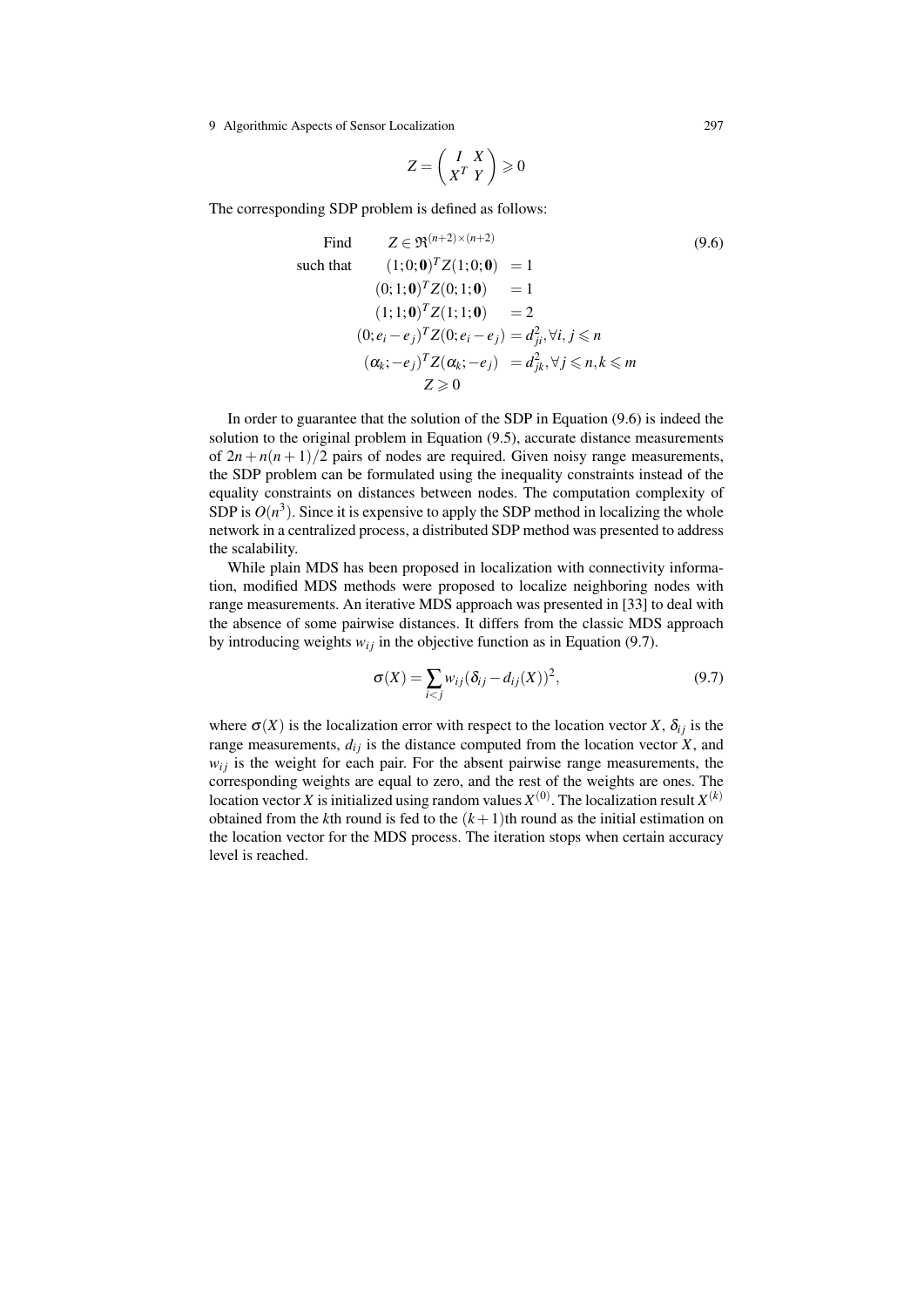### *9.3.4 Anchor-free Approaches*

Considering the fact that using multilateration, non-anchor nodes could get localized relative to one another with a certain number of range measurements, DVcoordinates [27] promoted the idea of a two-stage localization scheme. During the first stage, neighboring nodes establish a local coordinate system according to the range measurements. Through registration with neighbors, the nodes transform their local coordinates into a global coordinate system in the second stage. Due to the insufficient overlapping or false overlapping between neighboring nodes, the performance of DV-coordinates suffers from error propagation in the second stage.

The idea of DV-coordinates was explored further in [34]. It led to Robust Quad which become the building blocks of the local coordinate system in order to avoid flip ambiguity. First, the clusters consisting of overlapping Robust Quads are formed to establish the local coordinate system. As shown in Figure 9.5(c), the rigidity of the Robust Quad guarantees that two Robust Quad, ABCD and ABCE, sharing three vertices form a rigid subgraph with five vertices. The rigidity of the clusters is maintained by induction. Then, to mitigate the impact of noisy range measurements, a threshold on the minimum angle of the Robust Quad was introduced. With all these efforts, Robust Quad is able to significantly reduce the location error in comparison with other similar approaches.



Fig. 9.7 Triangulation example

Triangulation, as proposed in [1], is able to set up a local coordinate system with three nodes and their pairwise distances. A triangulation example is depicted in Figure 9.7. Node *A* tries to localize its neighbors *B* and *C*. *A* defines its own position as the origin of the local coordinate system and *C* to be along its horizontal axis. The locations of *A*'s neighbors are as follows: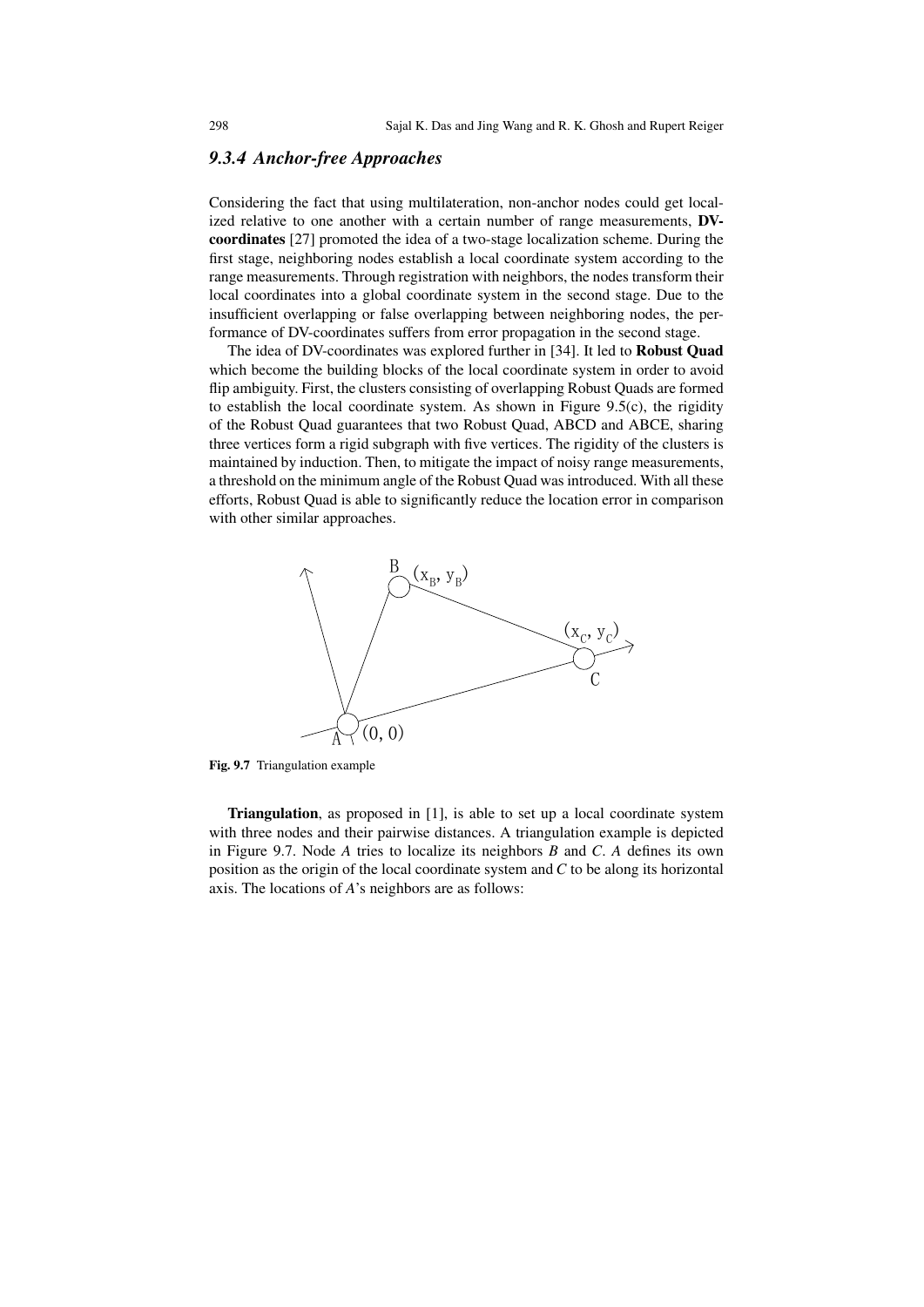$$
x_C = 0
$$
  
\n
$$
y_C = d_{AC}
$$
  
\n
$$
x_B = d_{AB} \cos \angle BAC
$$
  
\n
$$
y_B = d_{AB} \sin \angle BAC
$$
  
\n
$$
\angle BAC = \arccos \frac{d_{AB}^2 + d_{AC}^2 - d_{BC}^2}{2d_{AB}d_{AC}}
$$

Applying similar derivations, any node can transform its locations to the coordinate system of its neighbor with the knowledge of the locations in the two coordinate systems and the pairwise distances. Therefore, the rest of the network can adjust the locations to one particular local coordinate system. The propagation of one particular coordinate system involves high cost of collaboration among nodes, which is not favorable to the energy deficient wireless sensor nodes.

#### 9.4 Techniques with Additional Hardware

Angle-based localization reduces the difficulty of the localization problem with knowledge on proximity or distances. However, the cost of applying angle measurement is remarkably high because of the antenna array or multiple receivers mounted on the nodes.

# *9.4.1 Angle Measurement*

With the help of antenna array, it is possible for the nodes to measure the signal's angle of arrival (AOA) [35]. More recently, the angles between different edges of the connectivity graph can be obtained through multiple ultrasound receivers [36]. The AOA technique is adopted to assist both proximity-based and range-based localization as it is capable of improving the localization performance. The idea of angle measurement is demonstrated in Figure 9.8, in which every node is able to measure the angle to its neighbor node and its own axis. For node *A* that is to be localized, it is aware of the two angles ∠*ab* and ∠*ac*. The angle information can provide additional support to the localization or even localize the nodes solely based on the angle information [26].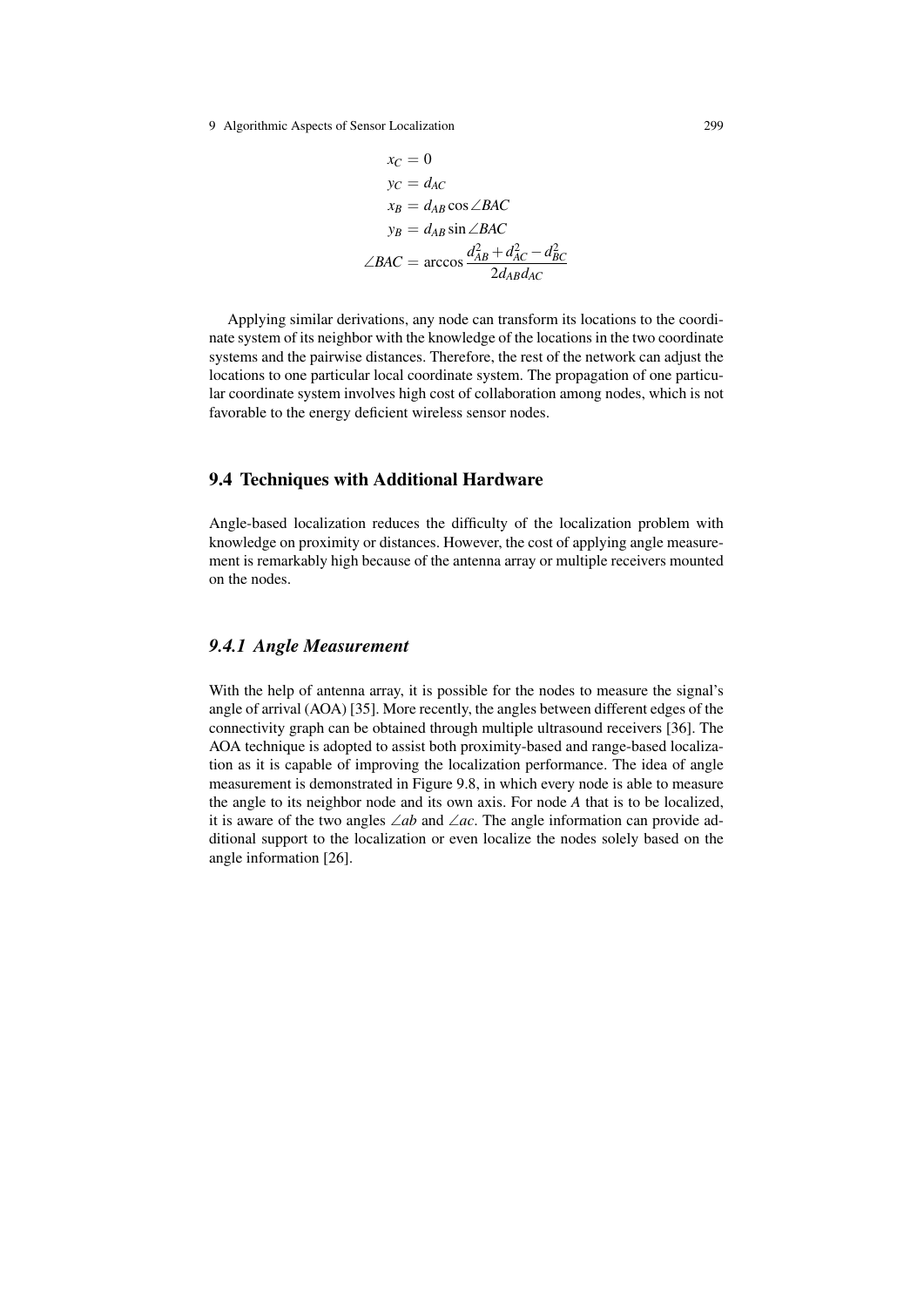

Fig. 9.8 Angle measurement

### *9.4.2 Localization with Angle Measurement*

The difficulty of localization solely on angle information has been studied in [37]. Fortunately, the angle information can be combined with the proximity-based localization. With angle information on all pairs of edges in the network, it is possible to transform the proximity based localization problem from NP-hard to P class (polynomial-time solvable) irrespective of the number of anchor nodes available in the network. A more realistic scenario with angle information and knowledge on distances in a sparse network is further shown to be a problem in P, while it has been proved to be NP-hard to localize nodes in a sparse network solely with knowledge of the distances. Therefore, the AOA technique remains an attractive option for localization applications in spite of its cost and difficulty of deployment.



Fig. 9.9 Localization with two anchors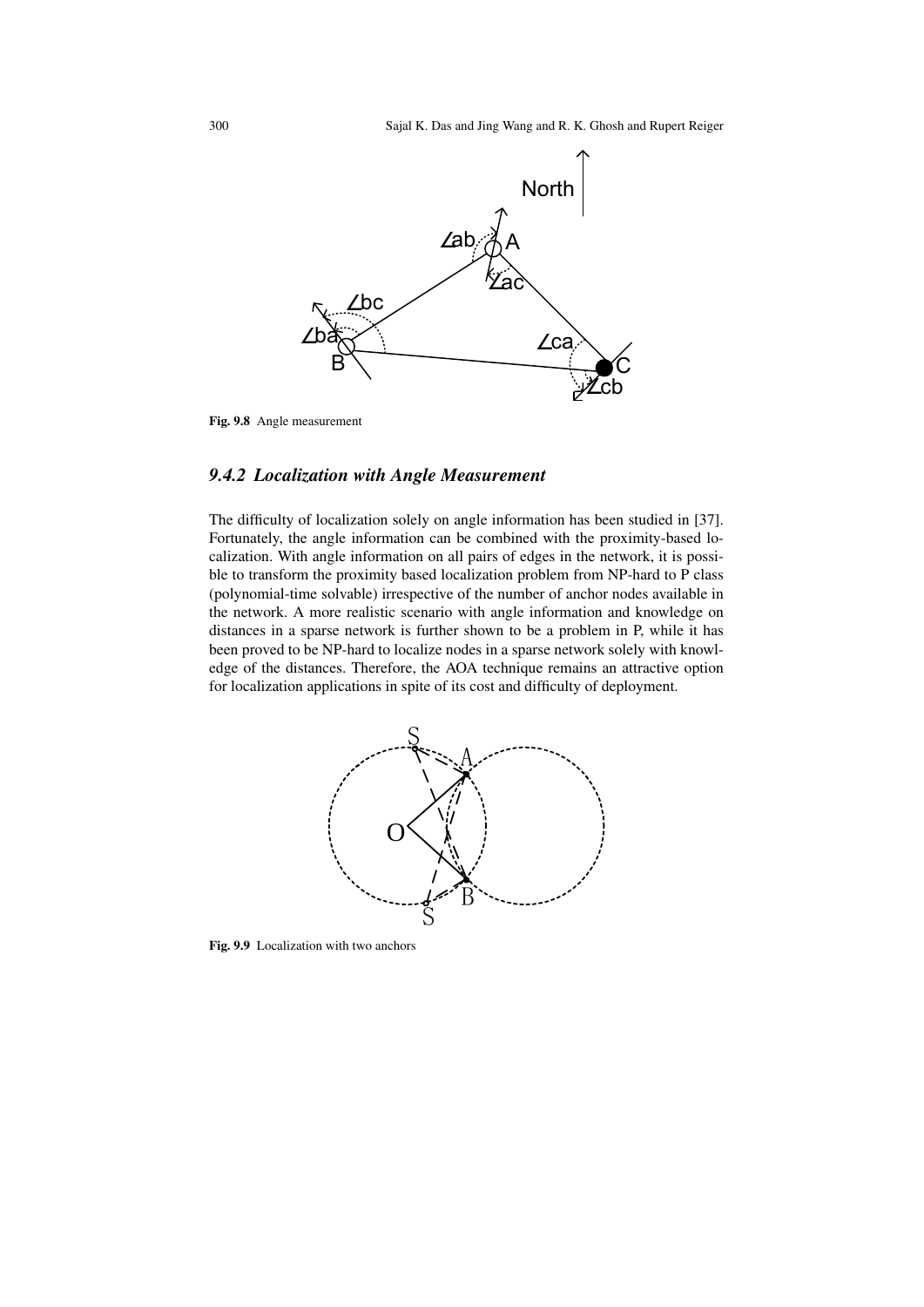

Fig. 9.10 Localization with three anchors

When nodes are enabled with AOA capability, localization using AOA can be reduced to multilateration by simple transformations. As presented in [26], given a number of anchors and the angle observations, non-anchor nodes obtain their locations through multilateration process. Examples of localization method using AOA are shown in Figure 9.9 and Figure 9.10. The anchors *A* and *B* are one-hop neighbors of non-anchor node *S* in Figure 9.9. The location of *S* is confined to the dashed sector, the node *S* observes the AOA to *A* and *B* in terms of the angles ∠*ASB* or ∠*BSA*. Alternatively, as shown in Figure 9.10, a triplet of anchors can localize onehop non-anchor node using the AOA measurement. The location of *S* is along the circumscribed circle for the anchors *A,B* and*C*. The idea is to build a multilateration equation with the location of the non-anchor node, the center and the radius of the circle, which can be derived from the angle observed by the non-anchor node and the locations of the two or three anchors in the proximity of the non-anchor node. After obtaining a number of multilateration equations,

$$
(x_S - x_{O_i})^2 + (y_S - y_{O_i})^2 = r_i^2
$$
\n(9.8)

the location of the non-anchor node can be computed with similar techniques for localization based on range measurements.

Although additional hardware is required for localization based on angle information, it is shown in [38] that the angle information can significantly reduce the difficulty of the localization problem based on solely range measurements. Besides, as shown in [29], the angle information can assist in localization by reducing the number of anchors and the network density in order to achieve satisfactory localization performance.

# 9.5 Techniques based on Iterative Process

Local maps can be formed by running the iterative MDS over local range measurements. The alignment of the local maps is performed along the route from one anchor to another. In order to get absolute locations, at least three anchors are required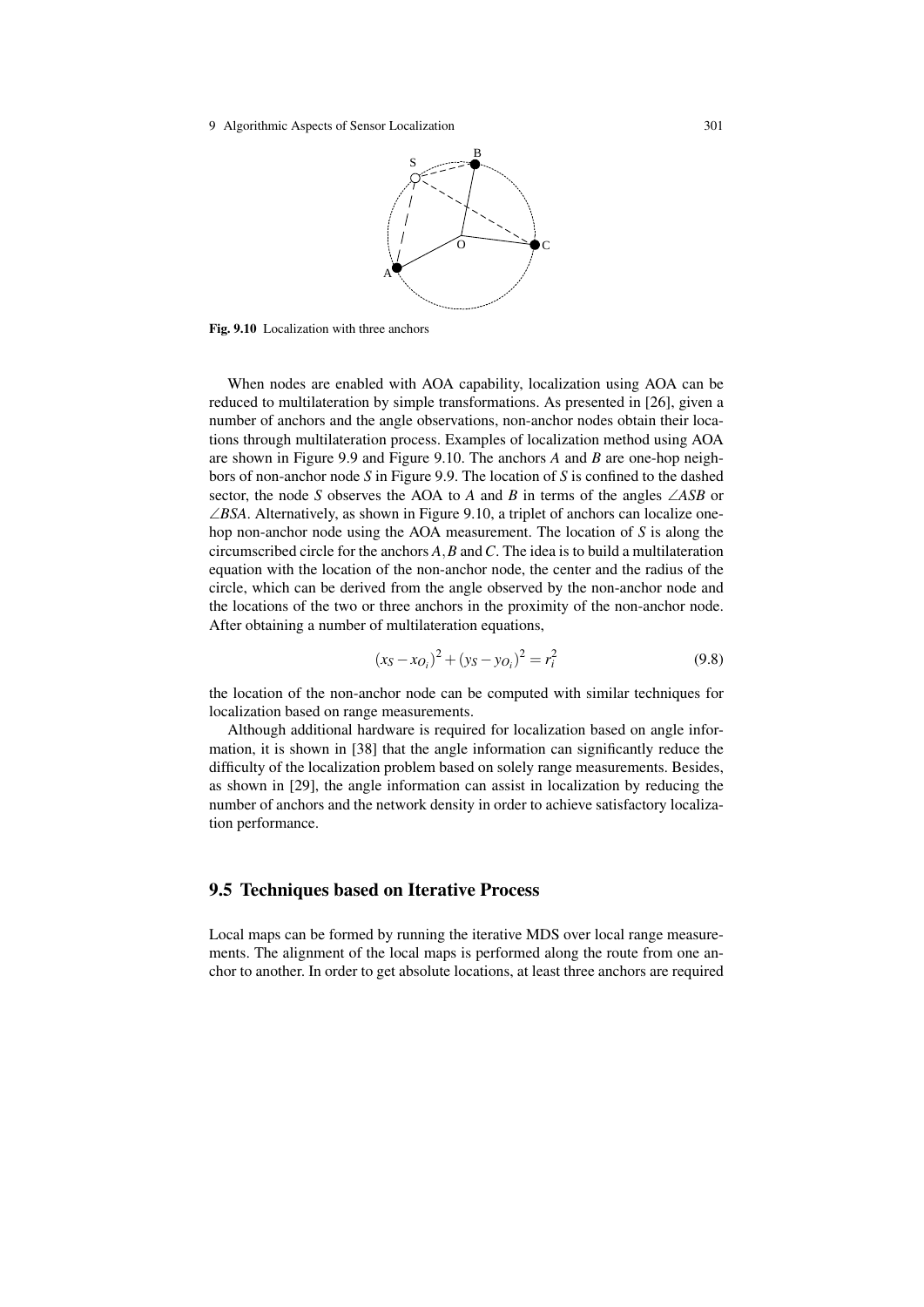to be present in the neighboring local maps. For further discussions on stitching the local maps, the readers may refer to [39].

Forming clusters of nodes within the network has been regarded as an effective technique to improve performance of WSNs, especially for solving the scalability problem. Cluster-based local coordinate system has been proposed in [40] to set up a local coordinate system for a small subset of the network. The master nodes (cluster heads) are responsible for transforming the local coordinate systems into one global system. A counterpart of the cluster-based localization using only proximity information was presented in [41].

Another iterative technique is shown in dwMDS [42]. It not only formulates the MDS problem with a novel optimization objective (the weighted cost function over multiple range measurements of pairwise distances) but also adopts an iterative algorithm starting from an initial estimation on the locations. Thus, the computational complexity is reduced from  $O(n^3)$  in simple MDS to  $O(nL)$ , where *n* is the total number of nodes in the network and *L* is the number of iterations to satisfy a pre-defined accuracy level. dwMDS can also localize networks with no anchors by providing relative locations.

Since the error can be propagated and accumulated with the iterations, the error management scheme deserves further attentions in order to improve the localization performance of iterative methods. The potential error control techniques include selecting localized neighbors with certain level of accuracy in the iterative updates [43].

#### 9.6 Mobility-assisted Localization

Mobility of sensor nodes can be exploited in the localization process. For instance, an efficient sensor network design proposed in [44] took advantage of coverage overlaps over space and time because of the mobility of sensor nodes.

Mobility-assisted localization relieves WSNs from the significant cost of deploying GPS receivers and the pressure of provisioning energy for interacting with each other during the localization process. Anchor nodes equipped with GPS are capable of localizing themselves while moving. With the use of mobile anchor nodes, localization algorithms show significant savings on the installation cost and energy consumption, and also improves accuracy.

In [45], an example scheme is proposed to localize static sensor nodes with one mobile beacon. As shown in Figure 9.11, the mobile beacon periodically broadcasts beacon packets containing its coordinates while traversing the area where static sensor nodes are deployed. Upon receiving the beacon packets, a sensor node is able to infer its relative location to the beacon according to the radio signal strength (RSS) of the beacon packet through Bayesian inference. The two key elements that are discussed by the authors [45] in their approach are calibration and beacon trajectory.

1. Calibration: In order to estimate the node's relative location to the moving beacon using the received RSS, it is necessary to calibrate the system, thus obtain-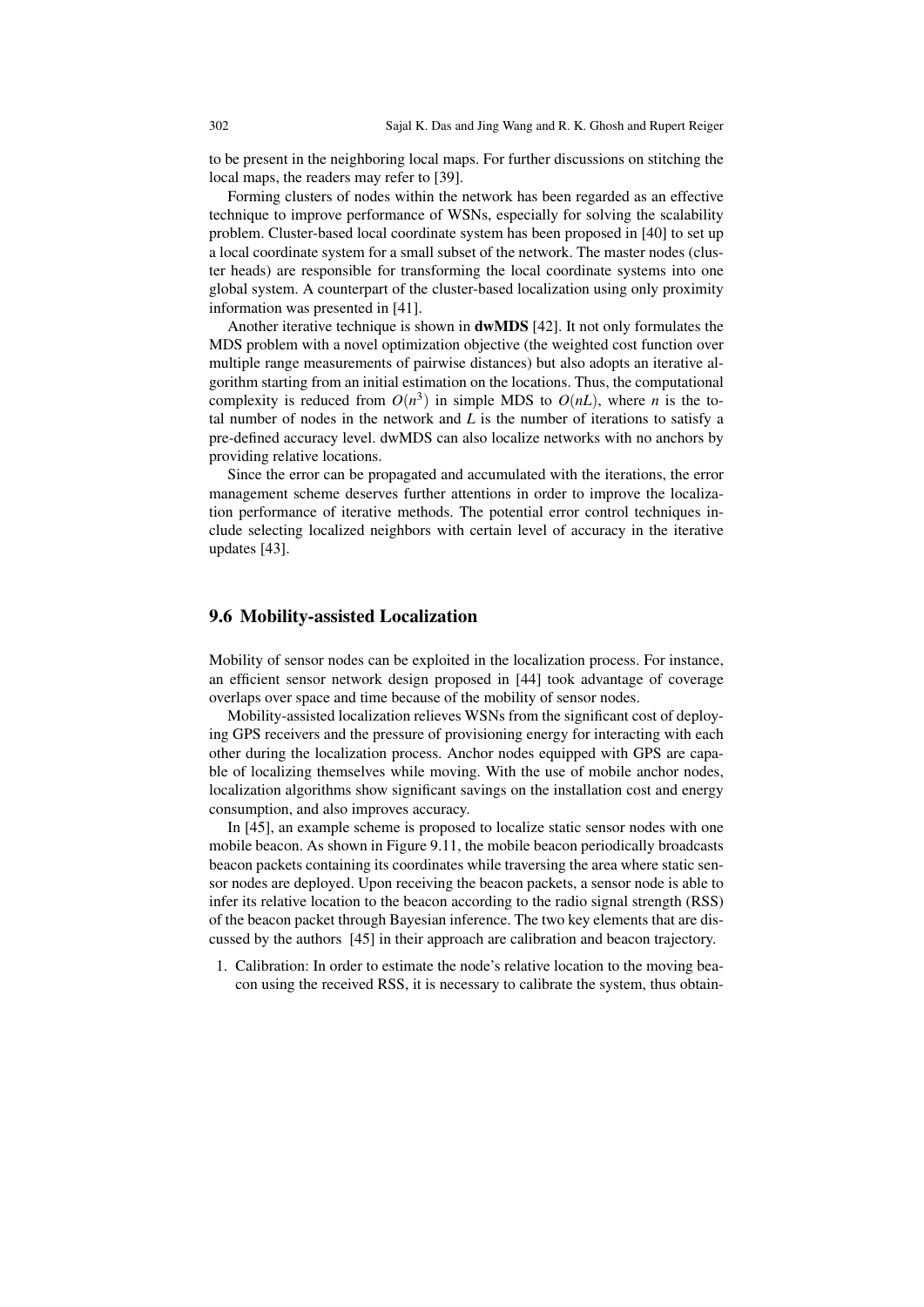

Fig. 9.11 Localization using a mobile beacon

ing the propagation characteristic of the beacon packet in the air. The probability distribution function of the distance with respect to the received RSS is established given the calibration data.

2. Beacon trajectory: It determines the coverage of localization, the number of beacon packets broadcast and the localization accuracy. It is argued that the closer a beacon moves to the sensor node, the better is the localization accuracy. As a beacon trajectory can be regarded as a connected line of placements of static anchor nodes, it is quite obvious that non-collinearity and fold-freeness are also important to the beacon trajectory.



Fig. 9.12 Mobile beacon and Bounding Box

The computational complexity of the above localization algorithm is  $O(n^2)$  and the storage requirement is also  $O(n^2)$ . As a result, it is possible to implement the lo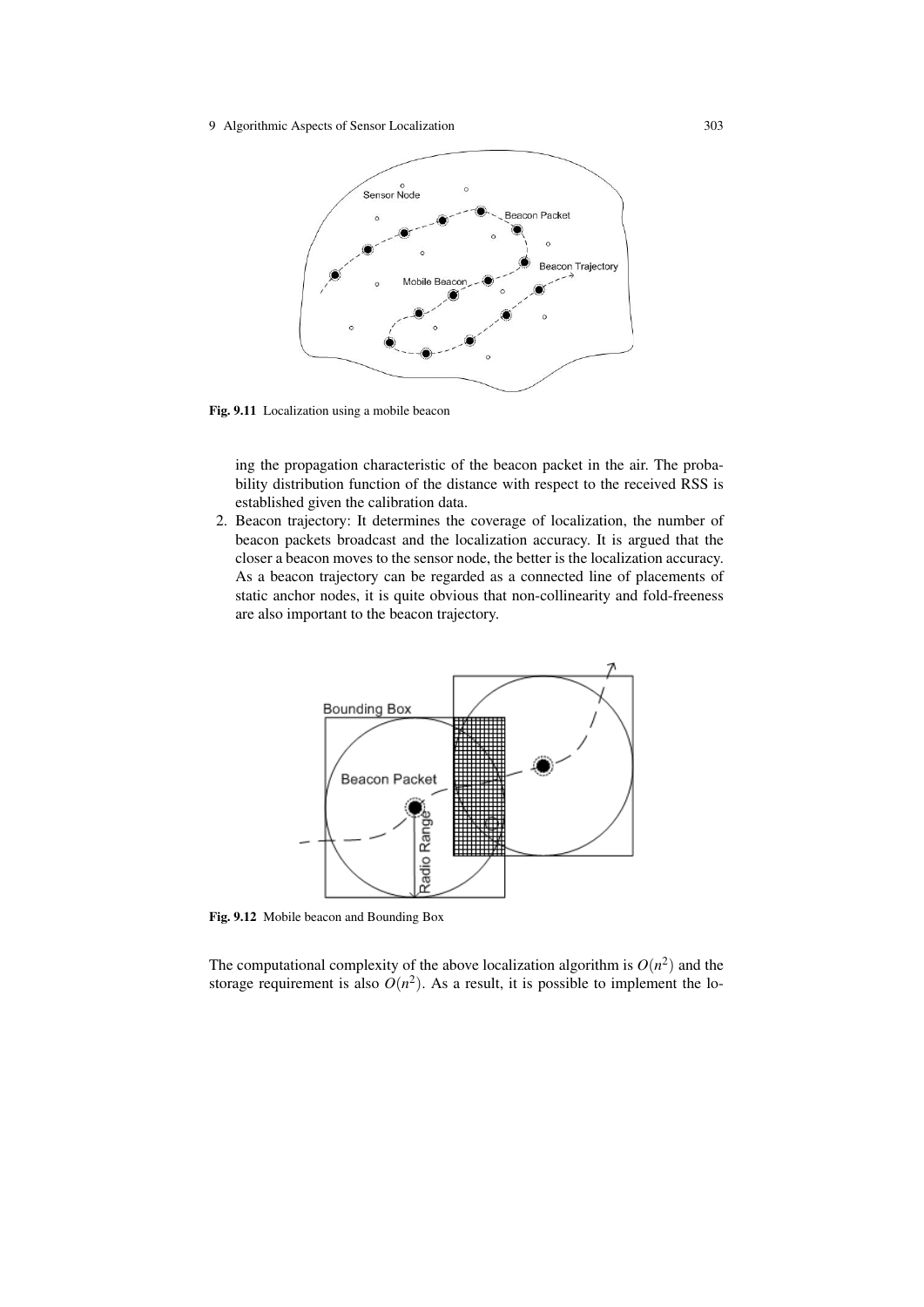calization algorithms on sensor nodes. Alternatively, the sensor nodes can report the RSS to a base station to avoid expensive computation with increased communication cost.

A similar method has been described in [46] as a special case. The idea is that each time a sensor node receives a beacon, it generates a quadratic constraint on its own location according to the radio range. Upon receiving all the beacon packets, the sensor node's location can be restricted in an intersected area of several bounding boxes as shown in Figure 9.12.



Fig. 9.13 Perpendicular Bisector of a Chord

Unlike the above GPS-based localization using mobile beacon, it was proposed in [47] to localize the sensor node using radio range of sensor node instead of that of mobile beacon. The method is based on a geometry conjecture, named Perpendicular Bisector of a Chord, which states that that a perpendicular bisector of a chord passes through the center of the circle (see Figure 9.13 for an illustration).

Given the conjecture on the Perpendicular Bisector of a Chord, it is possible to calculate a sensor node's location from its view of mobile beacon's movement. By maintaining a visitor's list, a sensor node is able to determine which beacon packets are sent when the mobile beacon entering and leaving the sensor node's radio range. As shown in Figure 9.14, the sensor node selects beacon packets to construct chords of its radio range and locate itself as the center of the circle. Their approach showed that range-free localization could also produce fine-grained location information with the help of mobile beacon's location broadcasts. The key factors affecting the localization performance are the following:

- 1. Beacon Scheduling: Beacon packets are scheduled by adding a random jitter time to the period of beacon packet in order to avoid collisions among broadcasts from different beacons since the approach is not restricted to one mobile beacon.
- 2. Chord Selection: As the probability of localization failures increases for short chords, a threshold of the length of the chord is applied to the selection of chords.
- 3. Radio Range: Given a larger radio range, the localization error can be slightly reduced due to the larger threshold on the length of the chords.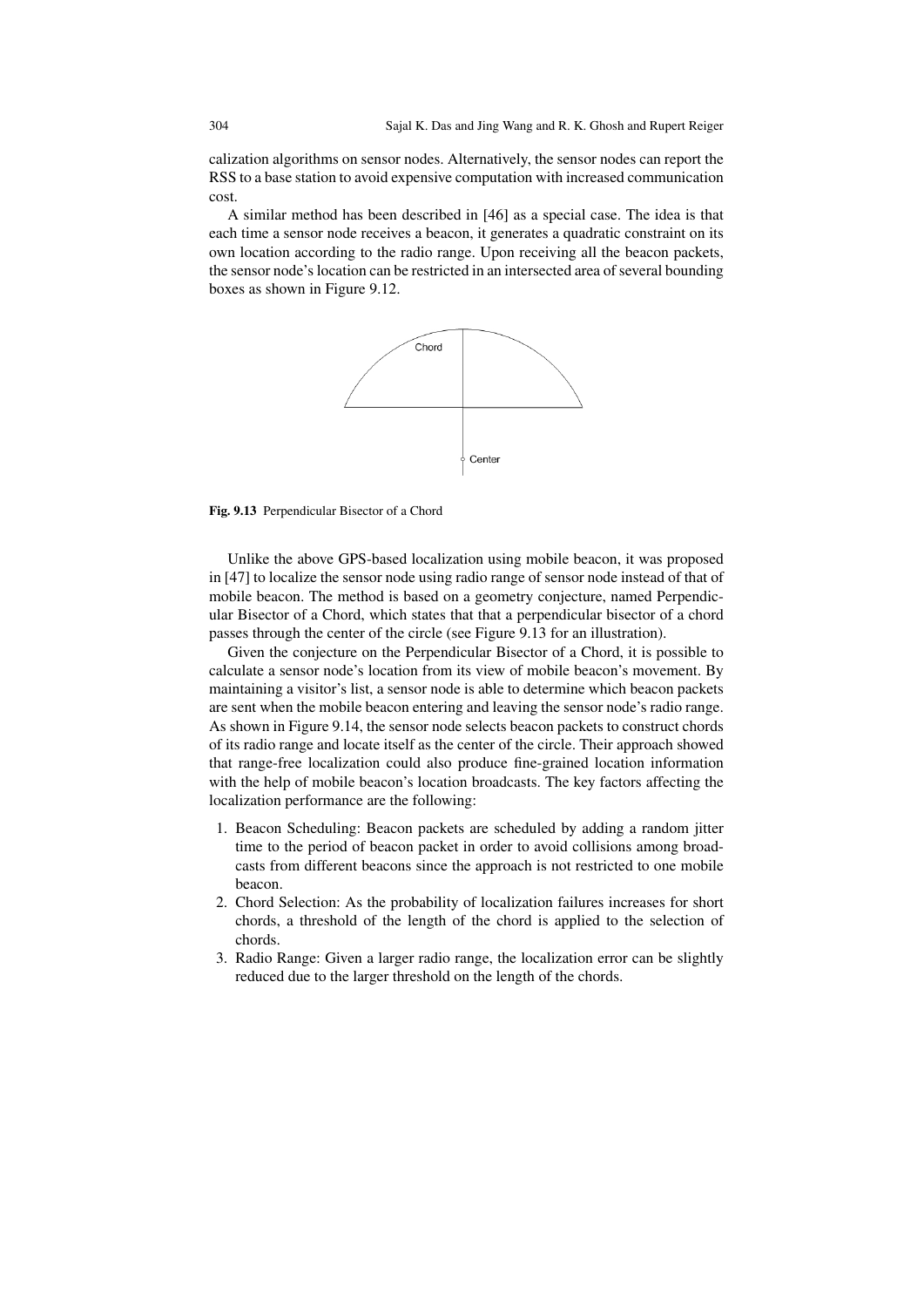

Fig. 9.14 Localization using intersect of perpendicular bisector of two chords

4. Beacon Speed: Increased speed of mobile beacon movements can reduce the execution time of the localization because more beacon packets are sent during the same time period. However, it may also increase the localization error due to higher probability of selecting shorter chords.

# 9.7 Statistical Techniques

For indoor localization scenarios, the RSSI measurements suffer from severe multipath effects. Statistical approaches are regarded as promising candidates in dealing with noises and uncertainties of the measurements. The attempts to localize objects in the indoor environment with statistical techniques can be divided into two classes. One relies on mappings between the RSSI measurements and the locations, while the other manages to capture the statistical relationship between RSSI measurements and the distances. Both can work with off-line recording and on-line measurements in localizing the objects with RSSI measurement capability.

An example of mapping the RSSI profile of the space is RADAR [48], which involves two stages. As shown in Figure 9.15, the RSSI values from multiple base stations (acting as anchors) are recorded at various locations during the first stage. Following this, a three-step localization process is performed in the second stage. In the first step, the object's RSSI measurements from the base station are preprocessed for future matching. The sample mean of the multiple measurements to the base station can be adopted to represent the object's location in the signal space. In second step, an RSSI map of the space is generated from either the empirical data or the propagation model akin to the empirical data. In the final step, the sample mean of the RSSI values from the base station is matched with its nearest neighbor in the signal space.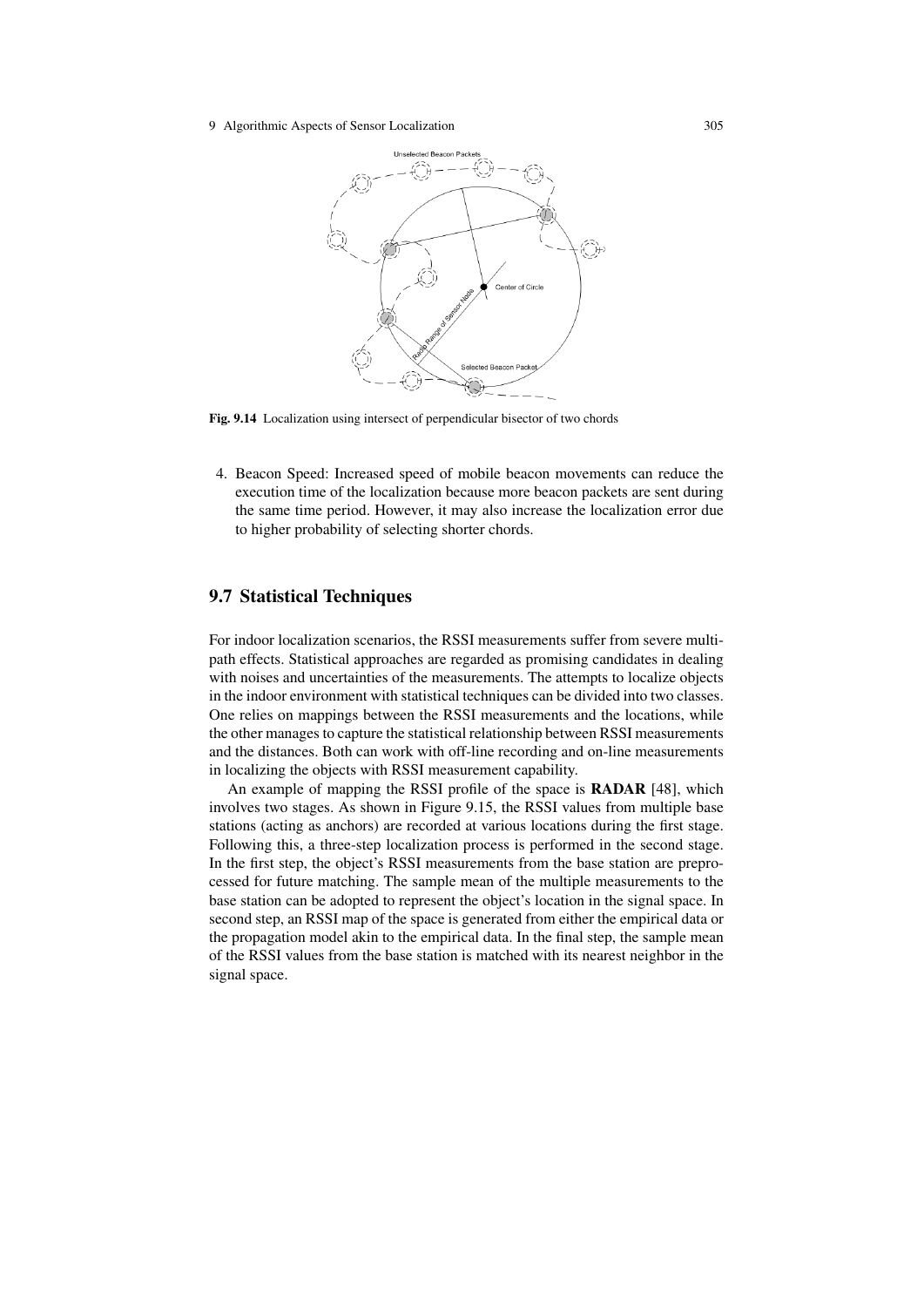

Fig. 9.15 Two-stage RADAR

The major difficulty of implementing RADAR comes from the off-line recording of the RSSI from the base stations. The off-line process of recording RSSI is not cost efficient, because location information needs to be collected together with the RSSI value at pre-determined spots in the indoor space. A kernel based learning method, aiming at relieving the system from cumbersome off-line preparation, was proposed in [49]. The idea is to formulate the localization problem as a pattern recognition problem with its kernel matrix established on the signal strength matrix, whose entries are the pairwise radio signal strength values collected at sensor nodes. The method requires training data in the learning process. However, the training data can be obtained through automated signal collecting phase involving the anchors and RSSI measurements between pairs of anchors. The pattern recognition algorithm focuses on determining the regions that each node resides in. The centroid of the intersection of the regions, a node belongs to, is thus regarded as the node's location.

Although the localization process of the kernel-based learning method can be executed locally, its training process is inevitably centralized and computation extensive. A fully distributed localization method without explicit statistical model for range measurement was presented in [50]. The location of nodes are represented by the exact locations and the corresponding uncertainties. Each node computes its belief of the location, which is a normalized estimate of the posterior likelihood of the location. The node communicates with neighbors on each other's belief and updates its location and the associate belief based on the received information from neighbors. The process iterates until certain convergence criteria are met. The fully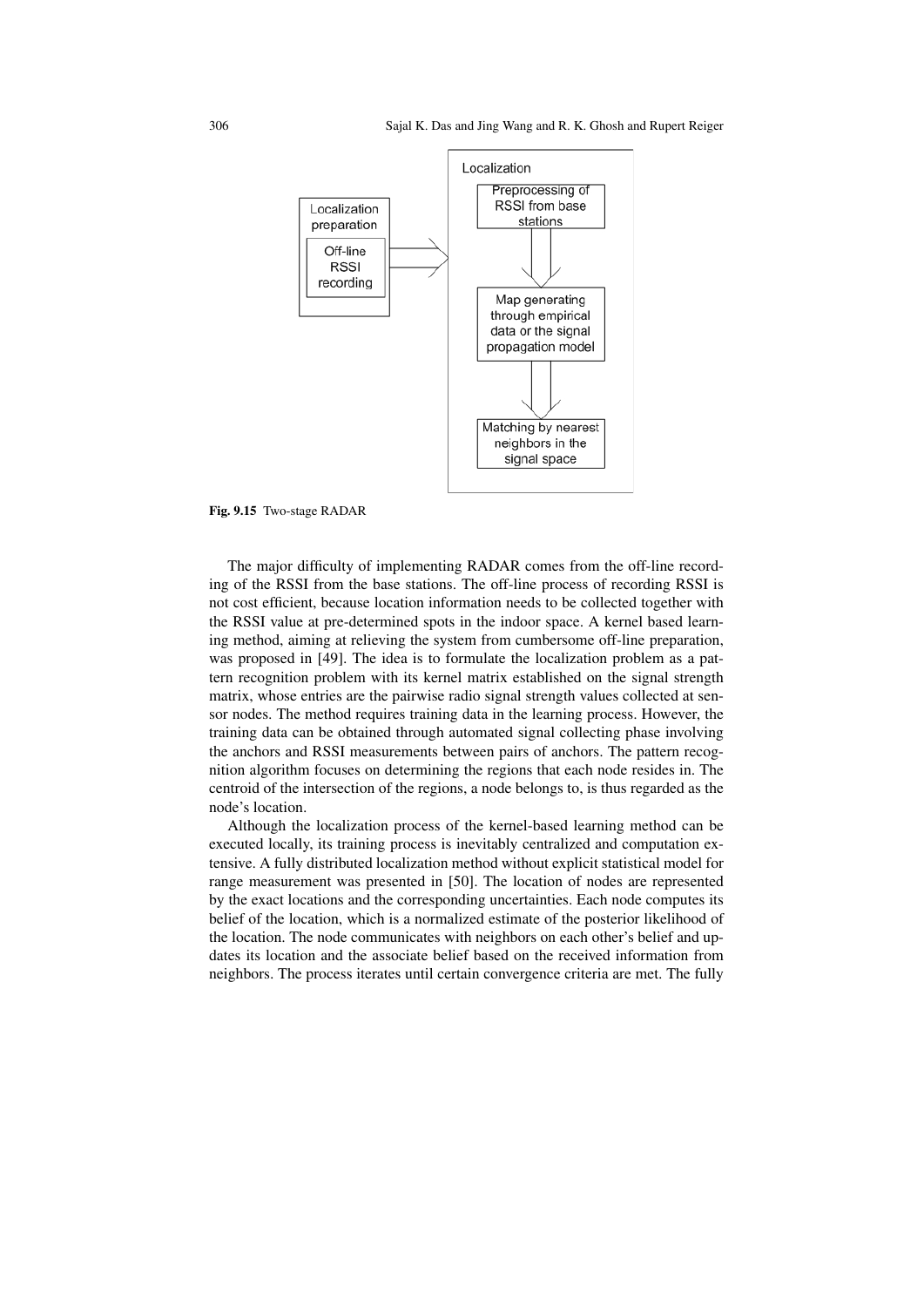distributed algorithm relies on local information and message exchanges, which invokes less communication and computation costs as compared with centralized algorithms.

LaSLAT [51] is a framework, based on Bayesian filters to accomplish the task of localizing mobile nodes, in which the location estimates are iteratively updated given batches of new measurements. Extensive empirical studies have shown that LaSLAT can tolerate noisy range measurements and achieve satisfactory location accuracy.

The Kalman filter and particle filter are essentially variants of Beyesian filters, which estimate the state of a dynamic system statistically through noisy measurements. Kalman filters approximate the belief of the state by its first and second order moments and achieve the optimality when the initial uncertainty follows Gaussian distribution. In contrast, particle filters realize the Bayesian filter using sets of samples with different importance factors. More discussion on the Bayesian filter and localization can be found in [52].

Statistical approaches are capable of tackling the difficulty of localization introduced by the mobility of nodes. Monte Carlo Localization (MCL) method was adopted in [53] to solve the localization problem in mobile sensor networks. It follows an approach similar to the Bayesian filter. Unscented Kalman Filter, inspired by MCL, which produces location estimates from a subset of samples, was used to localize mobile nodes through passive listening [54].

An alternation to the map-assisted localization is the probabilistic model based location, in which probabilistic models for range measurements and location estimates are introduced instead of deterministic relationships between range measurements and location estimates. A method, proposed in [55], is based on the probabilistic model of RSSI that is obtained from calibration data corresponding to an outdoor environment without obstructions. The model is given by the following:

$$
p \to l g D \sim N(\mu_D(p), \sigma_D(p)) \tag{9.9}
$$

$$
\mu_D(p) = l g \tilde{d} + \sigma_D^2 l n 10 \tag{9.10}
$$

$$
\sigma_D(p) = \sigma_D = \frac{\sigma_P}{10\eta} \tag{9.11}
$$

where the distance associated with a particular RSSI value follows a log normal distribution,  $\sigma_P$  is the variance of the RSSI value, *n* is the coefficient determined by calibration, and  $\tilde{d}$  is the average of the distance regarding a particular RSSI value. The log normal model has been verified by the experiment data.

Then the conditional probability density function of the distance can be approximated using Equation (9.12) given RSS measurement with  $\overline{P_s}$  and  $\sigma_P(s)$ .

$$
f_D(s|p) = \frac{\xi(s|p)}{\int_0^\infty \xi(s|p)ds}
$$
\n(9.12)

where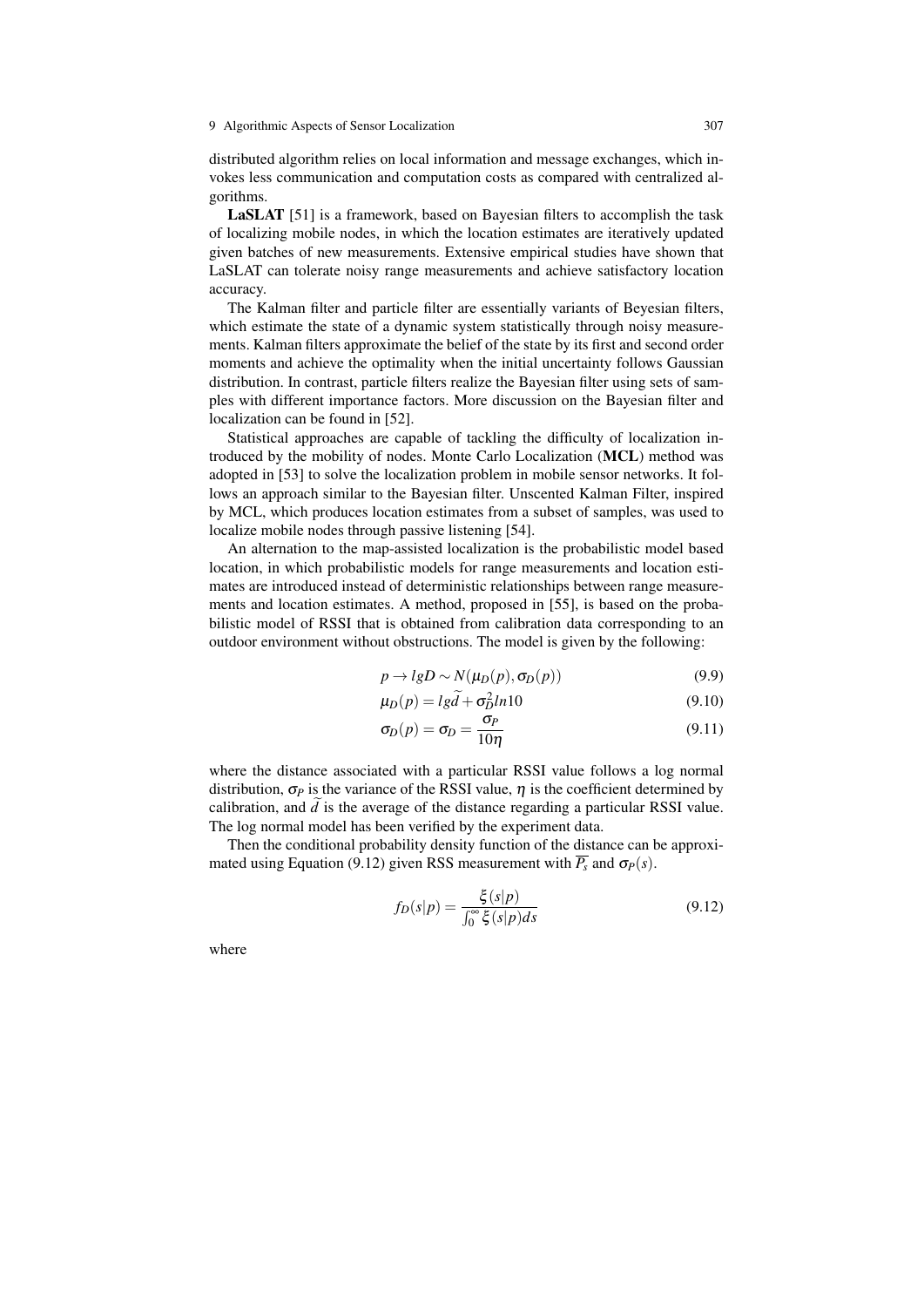308 Sajal K. Das and Jing Wang and R. K. Ghosh and Rupert Reiger

$$
\xi(s|p) = \frac{1}{\sqrt{2\pi}\sigma_p(s)}e^{-\frac{(p-\overline{P}(s))^2}{2\sigma_p^2(s)}}.
$$

Initially, the non-anchor node has the estimation of their location to be evenly distributed in the deployment area. After receiving packets from neighboring nodes, either anchor or non-anchor nodes update their estimations on the probability density function (pdf) of the distance. Therefore, the location estimation for the nonanchor nodes can be updated accordingly.

Additionally, a Bayesian model for the noisy distance measurements was reported in [56]. The model is demonstrated in Figure 9.16.

In the above Bayesian graphical model, conditional density for each vertex are:

*X*: *uniform*(0,*L*), *x*-ordinate of node, where *L* is the width of the region.

*Y*: *uniform*(0,*B*), *y*-ordinate of node, where *B* is the length of the region.

 $S_i$ :  $N(b_{i0} + b_{i1}logDt_i, \tau_i)$ ,  $i = 1, 2, 3, 4$ , RSS, where  $Dt_i$  is the distance to the *i*th access point (anchor node).

 $b_{i0}$ :  $N(0,0.001)$ ,  $i = 1, 2, 3, 4$ .

 $b_{i1}$ :  $N(0,0.001)$ ,  $i = 1,2,3,4$ .

where uniform represents uniform distribution and  $N(\mu, \tau)$  stands for Gaussian distribution with  $\mu$  mean and  $\tau$  standard deviation.



Fig. 9.16 Bayesian graphical models (from left to right): Bayesian graphical model, Hierarchical Bayesian graphical model, Hierarchical Bayesian graphical model with a corridor effect [56]

A hierarchical Bayesian graphical model is brought up in order to incorporate the prior knowledge of linear regression models in accordance with the access points that the coefficients of the models are similar to each other. The conditional density for the vertexes are: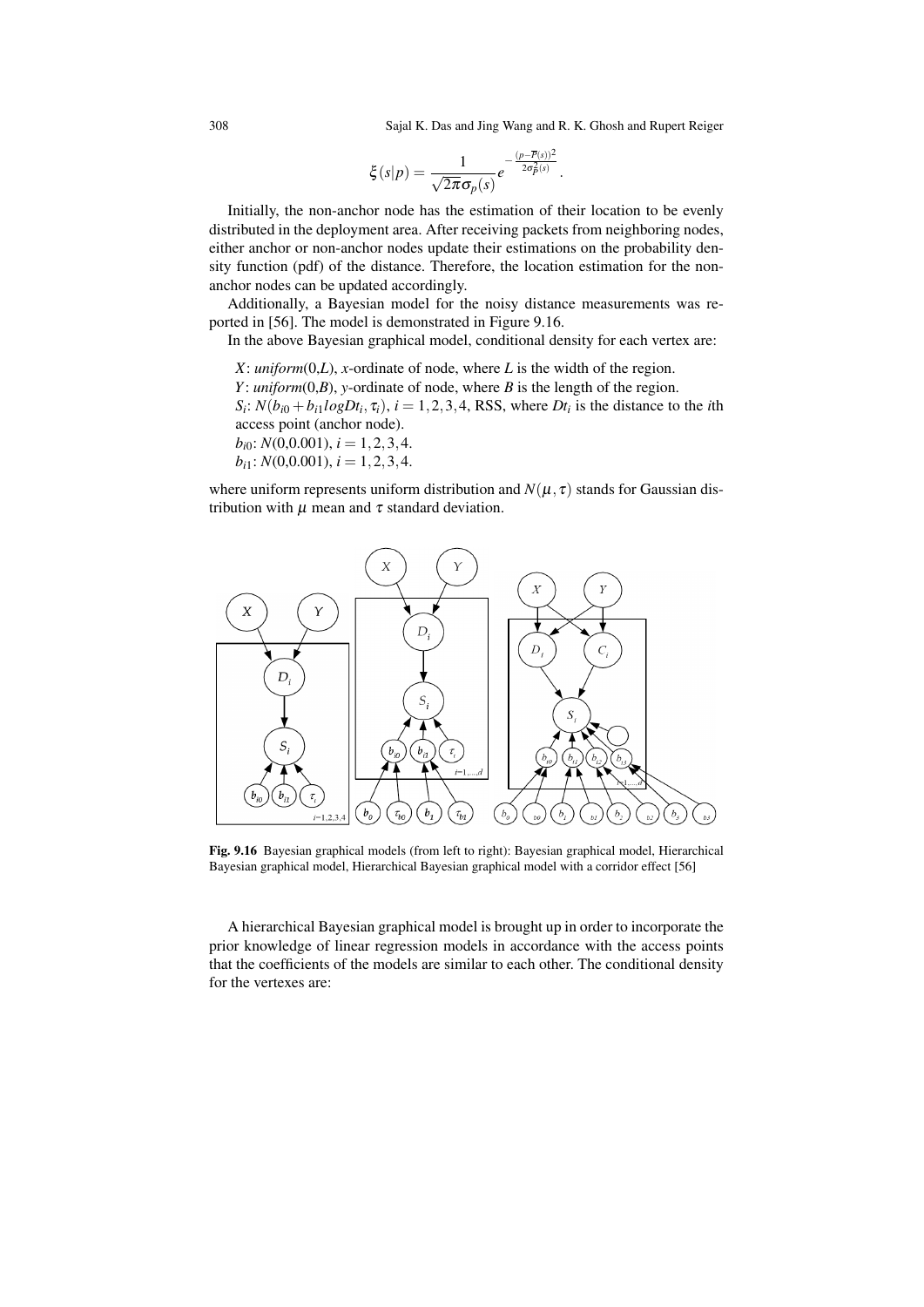*X*: *uniform*(0,*L*), *Y*: *uniform*(0,*B*).  $S_i$ :  $N(b_{i0} + b_{i1} logDt_i, \tau_i)$ , i=1,  $\cdots$ , d.  $b_{i0}$ :  $N(b_0, \tau_{b0})$ ,  $i = 1, \dots, d, b_0$ :  $N(0, 0.001)$ , and  $\tau_{b0}$ : *Gamma*(0.001,0.001).  $b_{i1}$ :  $N(b_1, \tau_{b1})$ ,  $i = 1, \dots, d, b_1$ :  $N(0, 0.001)$ , and  $\tau_{b1}$ : *Gamma*(0.001,0.001).

where *Gamma* represents the Gamma distribution.

Both of the models are trained with measurement data. A surprising observation on the training result is that the location information of the RSS data does not affect the localization performance obtained from the hierarchical Bayesian graphical model given same amount of sample size. This observation indicates a promising benefit of using hierarchical Bayesian graphical model. When the RSS data are collected, it is not necessary to collect the location associated with the RSS data. It will save a lot of cost on profiling RSS inside a building. Besides the modeling efforts using particular distributions, an empirical study on the statistical characteristics based on probability density functions can be found in [57].

#### 9.8 Summary on Localization Techniques

The focus of our discussion in this section is on the evaluation of localization schemes. The ability to fix the position of a sensor node in terms of absolute location would determine the effectiveness of a particular localization scheme. But, in the absence of GPS or specialized measurement hardware, certain amount of error is bound to creep in. So there is need for qualitative evaluation of the localization schemes.

#### *9.8.1 Localization Accuracy*

An extensive body of literature exists on the error analysis that examines the accuracy of estimated locations obtained from various localization schemes. According to the localization process, the sources of localization error may include: physical sources, localization algorithms, refinement process [58, 59].

The errors due to physical sources are represented by wide range of noises and quantization losses. Ranging techniques vary from ultrasonic to radio, and to laser, etc. A summary on the range accuracy was presented in [60]. Table 1 presents a comparison of ranging errors among different range based techniques.

The most attractive among these are the ones with low cost and ready-to-use features like time of arrival (TOA) of ultrasonic signal and Radio Signal Strength (RSS) or Radio Signal Strength Indication (RSSI). The only concern about these techniques is that they produce highly noisy measurements and are over sensitive to environmental effects.

Localization algorithms encounter two types of error sources. One is system error, which comes from the localization algorithms themselves that work with under-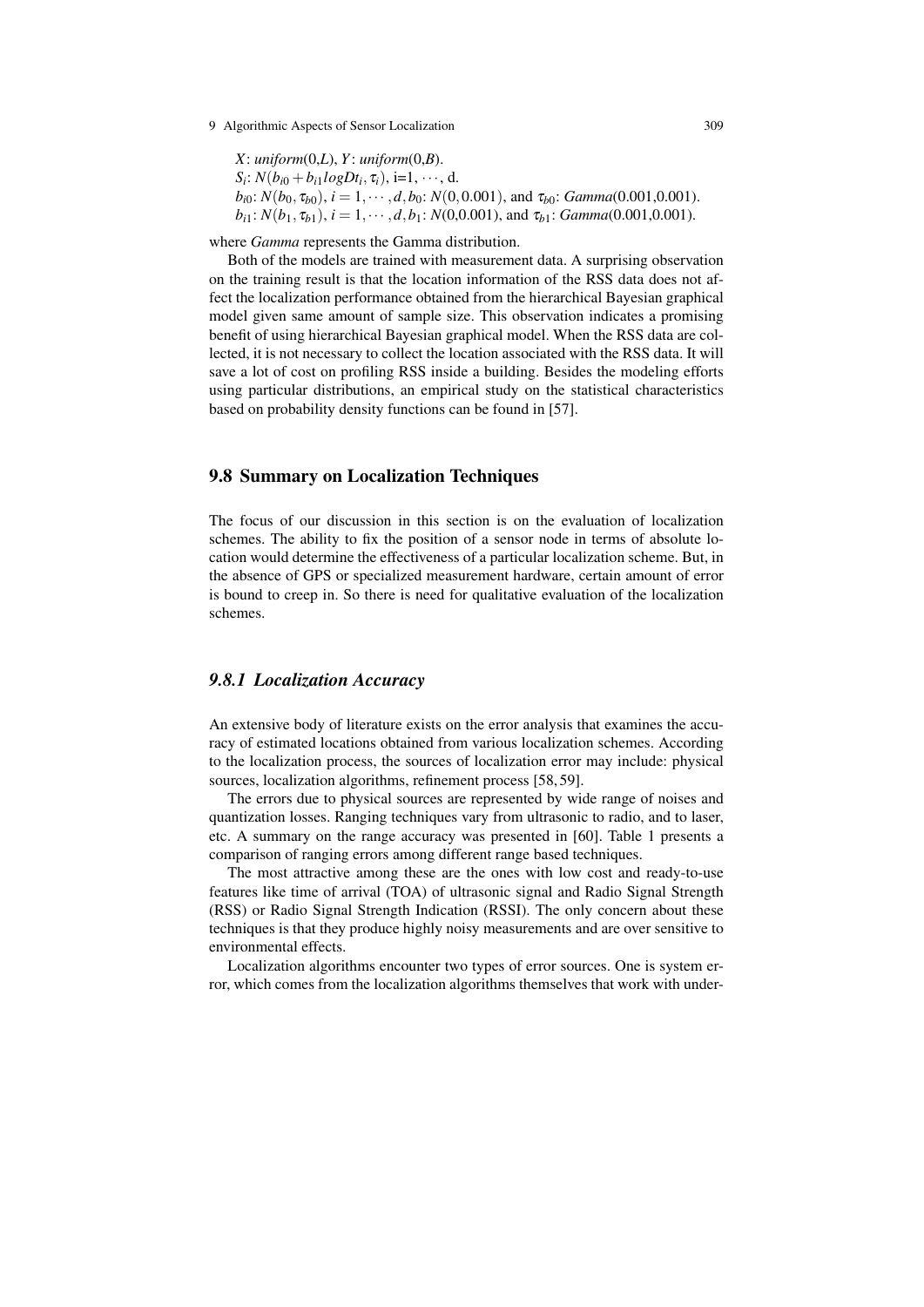| Technology           | System             | Accuracy | Range |
|----------------------|--------------------|----------|-------|
| <b>Ultrasound</b>    | <b>AHLOS</b>       | 2cm      | 3m    |
| Ultra Wide Band      | <b>PAL UWB</b>     | 1.5m     | N/A   |
| RF Time of Flight    | Bluesoft           | 0.5m     | 100m  |
| Laser Time of Flight | Laser range finder | 1cm      | 75m   |

Table 9.1 Expected Accuracy of Different Measurement Technologies [60]

lying assumption of accurate range measurement or range-free features. The other source of error is related to connectivity and the fraction of nodes serving as anchors. The last two parameters have significant impacts on the performance of localization algorithms. The effect of system error becomes manageable, when both distance and angle with orientation are available. But the size and the cost of the hardware capable of measuring distance and angle prevent such system from implementation, especially for dense WSNs.

It is of particular interest to study the impact of range errors on the performance of localization algorithms, because range errors are inherent to WSNs employing simple and low-cost range measurement hardware. According to the empirical study on the impact of range errors on multihop localizations [61], high density and Gaussian noises are the two pre-requisites for the noisy disk model to work. The study also suggests statistical approaches fixing the problem resulted from range errors.

Cramer-Rao Lower Bound (CRLB) is commonly adopted in the error analysis of the localization schemes. It is a lower bound on the variance of the estimator that estimates the locations. Given the knowledge on the distribution of measurements, it is shown in [62–64] that the bound on the localization error can be obtained through calculating the CRLB. Therefore, the localization schemes are able to evaluate their performances by comparing the localization accuracy with the corresponding CRLB.

# *9.8.2 Computation and Communication Costs*

As energy efficiency is critical to WSNs, it is necessary to consider the computation and communication costs of the localization process in the evaluation of localization schemes. Centralized algorithms like the SDP or MDS-MAP demand range measurements from all the nodes. This is expensive in terms of forwarding the measurements to the processing point and solving the high dimension matrix. Distributed algorithms, on the other hand, require collaborations among neighboring nodes to some extent. In particular, the multihop localization faces the tradeoff between the communication cost on propagating the anchor-locations and the degree of accuracy. For the refinement on location estimations, the number of iterations are apparently in the center of the tradeoff between the energy consumption for refinement of localization results and the degree of accuracy achievable through refining.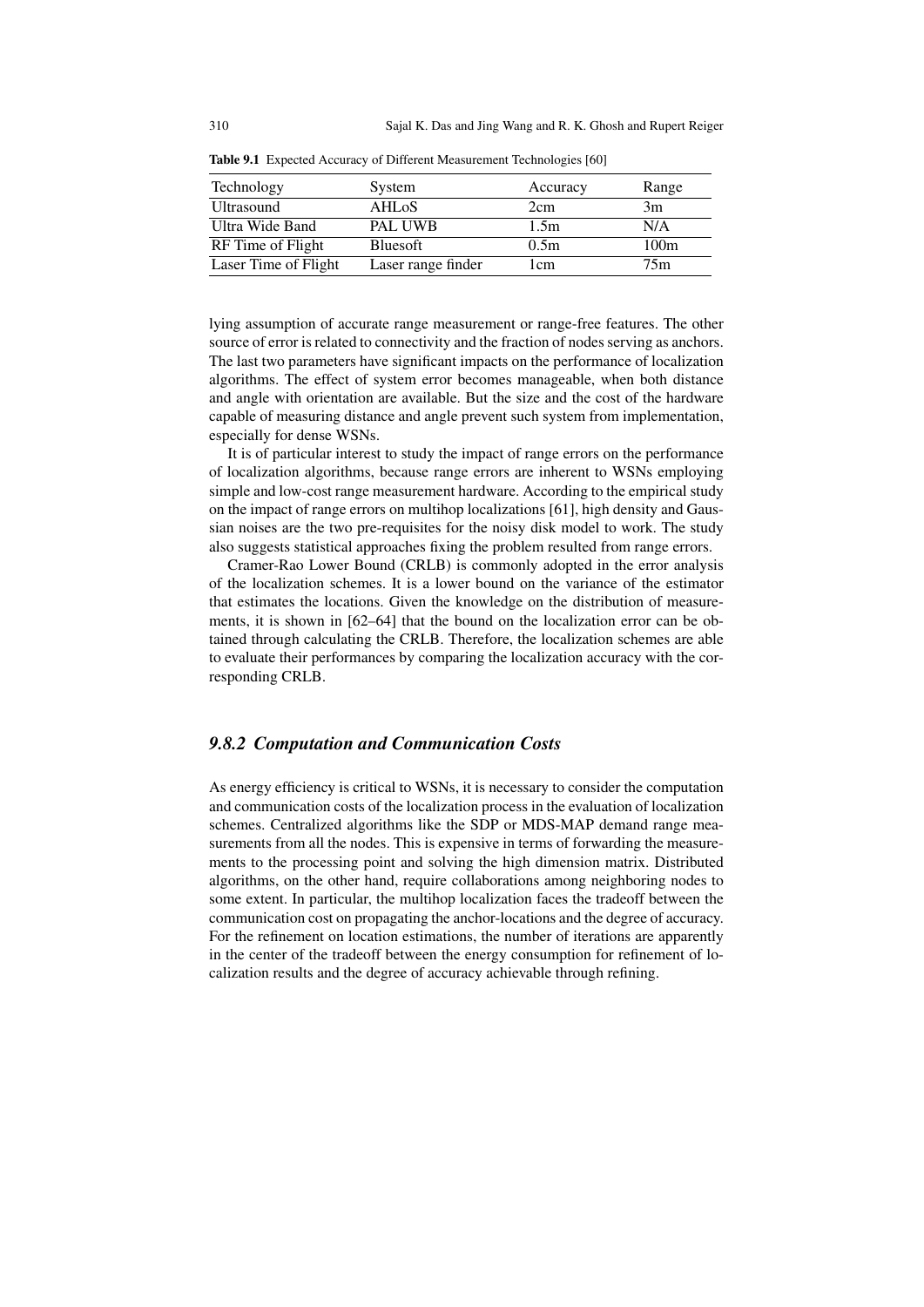#### *9.8.3 Network and Anchors Density*

It is worth noticing that localization algorithms always require a certain level of connectivity. So, localization schemes are based on connectivity, range measurements, angle information or any combinations thereof. The discussions on the localization algorithms suggest that dense networks lead to better localization performance. However, a dense network does not necessarily guarantee high accuracy in location estimations. The density of the network is usually represented by the number of nodes within an area or the radio range of nodes. The anchor-based localization schemes, aiming at providing absolute locations, require a high density of anchors to ensure low level of localization errors [65].

#### *9.8.4 Summary of Performances*

In the previous sections, existing localization schemes were discussed under various scenarios. The difficulty in comparing them is exacerbated by the fact that different testbeds for the evaluation purpose are built separately. In the following, let us summarize the performance of these schemes with respect to accuracy, communication/computation costs and node density.

Table 2 presents the simulation results of various localization schemes, where the accuracy was examined through the tradeoffs between accuracy and measurement performance, percentage of anchors, deployment of anchors, density of nonanchors, etc. Besides randomly generated networks, a typical deployment of nodes is the grid of non-anchor nodes within a particular area. The localization accuracy of a solution is usually quantified using the average Euclidean distance between the estimated locations and the true locations normalized to the radio range or other system parameters. For mobility-assisted localization, the effect of node density is not as important as in static localization scenarios. In addition, communication/computation cost may not be of same importance to the off-line simulations as to the real implementations. The table only shows typical values for the items when various tradeoffs for one solution were reported in the literature. For the sake of conciseness, radio range and node degree are denoted by *R* and *dg* respectively in the table, while *D* represents the average inter-distance of anchors and  $n$  is the number of nodes to be localized in the network.

Some of the empirical results of localization schemes are listed in Table 3. The number of anchors is usually low due to the cost and the difficulty of deployment. These results echo the report on the high accuracy achieved by ultrasound ranging techniques. The analysis on the communication/computation costs was not extensively presented in the empirical studies due to the difficulty in measuring the cost in real implementations.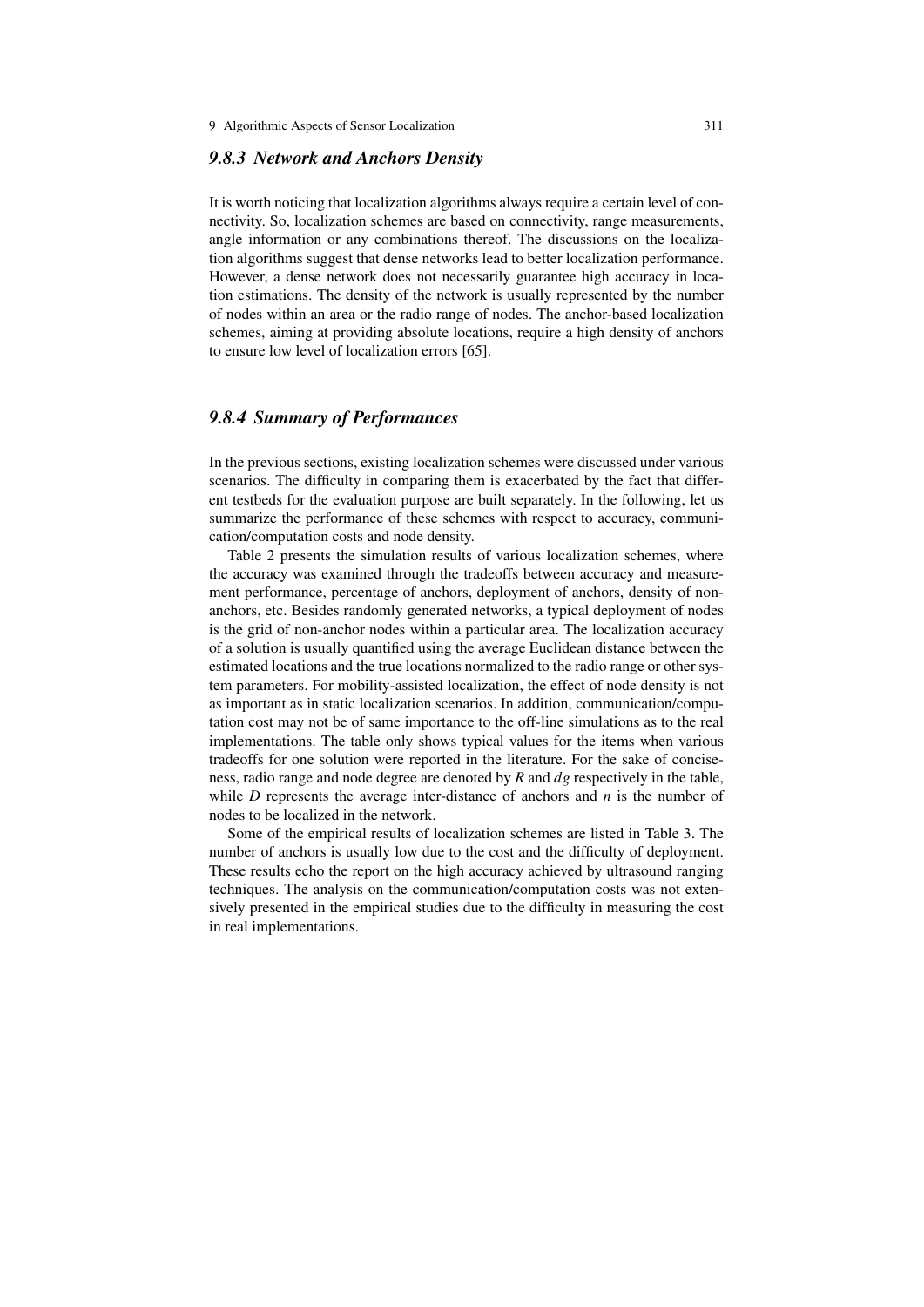| Methods                       | Accuracy                                 | Computation/Communication Cost         | <b>Node Density</b>                              |
|-------------------------------|------------------------------------------|----------------------------------------|--------------------------------------------------|
| <b>APIT [9]</b>               | $40\%$ R                                 | 10% Message Overhead of DV-hop         | 16 one-hop anchors                               |
| Gradient [11]                 | $10\%$ R                                 | N/A                                    | 4 anchors at the corners                         |
| $DV$ -hop $[12]$              | 30%R for isotropic; 90%R for anisotropic | 7000 messages exchanged                | $dg=7.6$ with 30% to be anchors                  |
| DV-distance [12]              | 15%R for isotropic; 80%R for anisotropic | 7200 messages exchanged                | $dg=7.6$ with 30% to be anchors                  |
| Euclidean [12]                | 10%R for isotropic; 15%R for anisotropic | 8000 messages exchanged                | $dg=7.6$ with 30% to be anchors                  |
| MDS-MAP [13]                  | 50%R                                     | computation complexity of $O(n^3)$     | $dg \ge 12.2$ with 3 anchors at random positions |
| Ecolocation [66]              | $30\%$ D                                 | N/A                                    | 15 anchors randomly placed                       |
| DV-coordinate [27]            | 1m for isotropic; 1.25m for anisotropic  | N/A                                    | $dg_{average} = 9$                               |
| $\overline{DV}$ -bearing [26] | 1 hop distance                           | N/A                                    | $dg_{average} = 10.5$                            |
| DV-radial [26]                | 0.8 hop distance                         | N/A                                    | $dg_{average} = 10.5$                            |
| Bisector [47]                 | 5%R                                      | 1597 packets                           | 319 randomly deployed nodes                      |
| Kernel-based Learning [49]    | 0.47                                     | worst case computational time $O(n^3)$ | 25 anchors, 400 non-anchors                      |
| <b>EKF [67]</b>               | $20\%$ R                                 | N/A                                    | randomly deployed nodes, 1 mobile robot          |
| <b>MCL</b> [53]               | $20\%$ R                                 | 50 samples                             | $dg=10$ , anchor density is 4                    |
| RSS Model [17]                | 5%R                                      | $\overline{O(n^2 log_2 n)}$            | node density is $0.5/meter^2$                    |

Table 9.2 Summary of Simulation Results for Various Localization Schemes

# 9.9 Open Issues

There has been extensive research on sensor localization, however, there are some important open issues specially relevant to sensor nodes in a WSN which either remain unresolved or not explored extensively. Some of these issues are listed below.

1. Energy Consumption

Although energy consumption has been addressed in the study on localization with WSNs, the energy efficiency goal of the localization schemes remains challenging. The problem of minimizing energy consumption of the localization process deserves further attention. As the energy consumption of the localization application involves measurements, communication with neighbors and estimation of locations, the task of quantifying the energy consumption demands system-wide efforts to incorporating energy efficient design at all communication layers and all aspects of the localization algorithm.

2. 3-Dimension Localization

The typical scenario for localization with WSNs is to find out locations of the nodes in a 2-D plane. However, nodes are usually deployed in a 3-D space, which leads to differences on both ranging results and localization algorithms. Analysis on localization schemes focusing on the 3-D space is of particular interests to real applications of WSNs, especially when the difference between 2-D space and 3-D space is significant. For instance, irregularity of the radio transmission has been investigated in 2-D space, while its counterpart in 3-D space remains to be unknown [68, 69].

3. Security and Privacy

Security and privacy have always been the fundamental issues in large scale deployment of WSNs. Since locations of nodes are of importance to the applications' tasks, the security of the location needs to be guaranteed. Although some researches on security of localization schemes are presented [70, 71], the types of attacks and the related countermeasures are restricted to a few typi-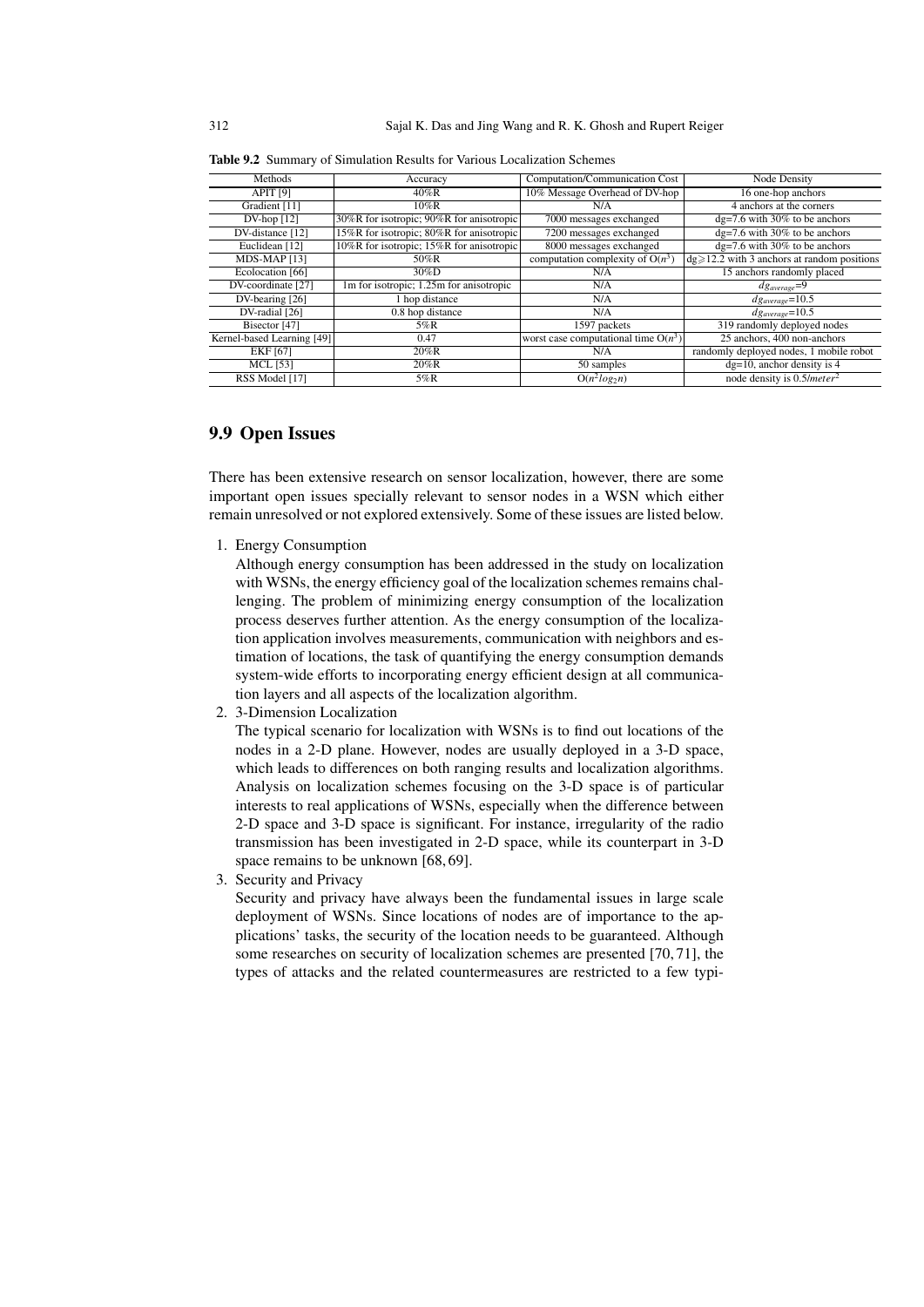| <b>Methods</b>               | Accuracy                      | Computation/Communication Cost | Node Density                               |
|------------------------------|-------------------------------|--------------------------------|--------------------------------------------|
| Centroid [6]                 | 1.83 <sub>m</sub>             | N/A                            | 4 anchors at corners, grid of non-anchors  |
| Classic MDS [42]             | 4.3m for RSS; 1.96 for TOA    | $O(n^2T)$ operations           | 4 anchors at corners                       |
| $\overline{\text{MLE}}$ [42] | 2.18m for RSS; 1.23 for TOA   | N/A                            | 4 anchors at corners                       |
| $d$ wMDS [42]                | 2.48m for RSS; 1.12 for TOA   | O(nL)                          | 4 anchors at corners                       |
| Ecolocation (outdoor) [66]   | $20\%$ D                      | N/A                            | 11 nodes with full connectivity            |
| Ecolocation (indoor) [66]    | 35%D                          | N/A                            | 12 anchors, 5 non-anchors                  |
| Robust Quad [34]             | 5.18cm for ultrasound ranging | N/A                            | $dg=12$ , total 40 nodes                   |
| Multilateration [21,45]      | 10.67m                        | N/A                            | range data from 1 mobile beacon            |
| Mobile Beacon [45]           | l.4m                          | N/A                            | 12 non-anchors, 1 mobile beacon            |
| <b>RADAR [48]</b>            | 3m                            | N/A                            | $dg=3$ , 3 anchors                         |
| Kernel-based Learning [49]   | 3.5 <sub>m</sub>              | N/A                            | grid deployment of 25 anchors and 81 nodes |
| LaSLAT [51]                  | 1.9cm for ultrasound ranging  | N/A                            | $de=10$ , total 27 nodes                   |

Table 9.3 Table 3 Summary of Empirical Results

cal cases. Similarly, researches on privacy of nodes' locations mostly focus on preventing the locations of data sources or base stations from being exposed to adversaries [72, 73]. The existing sensor localization schemes have not been fully examined from the perspective of privacy protection.

# 9.10 Conclusions

In this chapter, we discussed sensor localization from its algorithmic aspects. Graph theoretic techniques solve the localization problem through modeling the proximity information collected by the sensor nodes into edges of the graph and the nodes themselves vertices. In order to reduce the estimation error on nodes' locations, geometric based techniques were proposed to incorporate the distance measurements between pairwise nodes in the localization process. Furthermore, techniques with additional hardware explores the geometric characteristic of the network by introducing the angle measurements. Besides, iterative techniques focus on refining the initial estimation of the locations until the goal of high estimation accuracy is achieved. In contrast to localization of static sensor nodes, mobile-assisted localization techniques exploit the presence of mobile nodes that have abundant resources. The mobile nodes are able to tackle the problem of low density of anchors in the network by moving around static sensor nodes acting as the anchor. However, mobility poses additional difficulty to the sensor localization problem when all the sensor nodes are mobile. Statistical techniques are able to accomplish the localization task for mobile nodes with the help of statistical models for range measurements and the learning mechanism. The comparison among the existing algorithms for sensor localization shows that energy efficiency of the localization process remains to be a critical issue for wireless sensor networks, while security and privacy in sensor localization among other open issues expect further investigations.

Acknowledgements This work is partially supported by an EADS grant and NSF grants CNS-0916221 and CNS-0721951.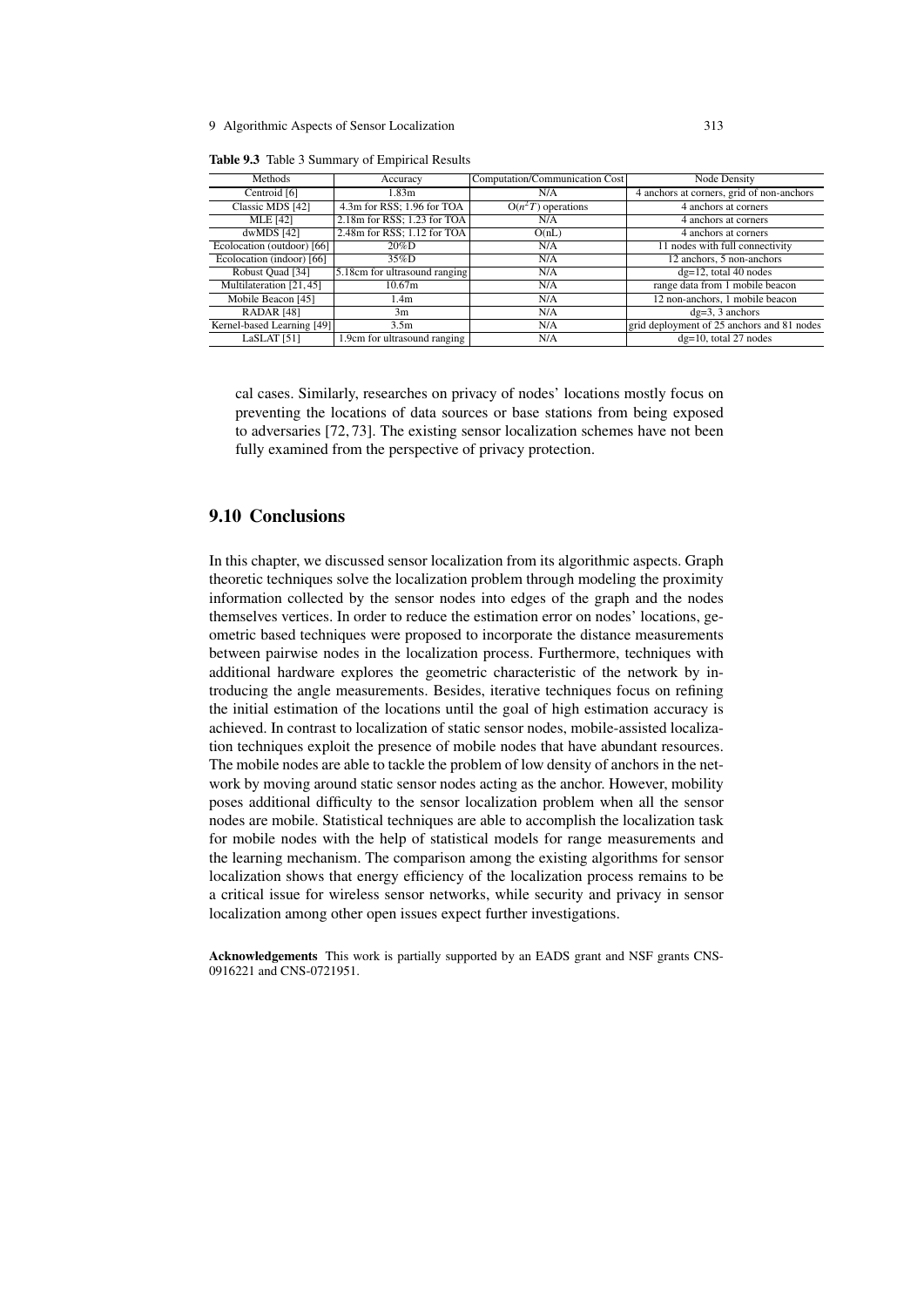#### References

- 1. S. Capkun, M. Hamdi, and J.-P. Hubaux, "GPS-free positioning in mobile ad-hoc networks," *Proceedings of the 34th Annual Hawaii International Conference on System Sciences*, 2001.
- 2. G. Mao and B. Fidan, "Localization algorithms and strategies for wireless sensor networks," *Information Science Reference - Imprint of: IGI Publishing*, 2009.
- 3. A. Savvides, M. Srivastava, L. Girod, and D. Estrin, "Localization in sensor networks," In *Wireless sensor networks*, C. S. Raghavendra, K. M. Sivalingam, and T. Znati, Eds. Kluwer Academic Publishers, Norwell, MA, pp. 327–349, 2004.
- 4. J. Bachrach and C. Taylor, "Localization in sensor networks". In *Handbook of Sensor Networks: Algorithms and Architectures*, Ivan Stojmenovic Eds. John Wiley & Sons, ch. 9, pp. 277–310, 2005.
- 5. G. Mao, B. Fidan, and B. D. O. Anderson, "Wireless sensor network localization techniques," *Comput. Netw.*, vol. 51, no. 10, pp. 2529–2553, 2007.
- 6. N. Bulusu, J. Heidemann, and D. Estrin, "GPS-less low-cost outdoor localization for very small devices," *IEEE Personal Commun. Mag. [see also IEEE Wireless Commun. Mag.]*, vol. 7, no. 5, pp. 28–34, 2000.
- 7. P. Agrawal, R. K. Ghosh, and S. K. Das, "Localization of wireless sensor nodes using proximity information," *ICCCN 2007: the 16th International Conference on Computer Communications and Networks*, 2007.
- 8. R. Salomon, "Precise localization in coarse-grained localization algorithms through local learning," *IEEE SECON 2005: Second Annual IEEE Communications Society Conference on Sensor and Ad Hoc Communications and Networks*, pp. 533–540, 2005.
- 9. T. He, C. Huang, B. M. Blum, J. A. Stankovic, and T. F. Abdelzaher, "Range-free localization and its impact on large scale sensor networks," *Trans. on Embedded Computing Sys.*, vol. 4, no. 4, pp. 877–906, 2005.
- 10. H.-C. Chu and R.-H. Jan, "A GPS-less, outdoor, self-positioning method for wireless sensor networks," *Ad Hoc Networks*, vol. 5, no. 5, pp. 547–557, 2007.
- 11. R. Nagpal, H. Shrobe, and J. Bachrach, "Organizing a global coordinate system from local information on an ad hoc sensor network," *IPSN 2003: Proceedings of the 3rd International Symposium on Information Processing in Sensor Networks*, 2003.
- 12. D. Niculescu and B. Nath, "Ad hoc positioning system (APS)," *IEEE GLOBECOM 2001*, pp. 2926–2931, 2001.
- 13. Y. Shang, W. Ruml, Y. Zhang, and M. P. J. Fromherz, "Localization from mere connectivity," *MobiHoc 2003: Proceedings of the 4th ACM International Symposium on Mobile Ad Hoc Networking & Computing*, pp. 201–212, 2003.
- 14. K. Whitehouse, C. Karlof, and D. Culler, "A practical evaluation of radio signal strength for ranging-based localization," *SIGMOBILE Mob. Comput. Commun. Rev.*, vol. 11, no. 1, pp. 41–52, 2007.
- 15. R. Reghelin and A. A. Fröhlich, "A decentralized location system for sensor networks using cooperative calibration and heuristics," *MSWiM 2006: Proceedings of the 9th ACM International Symposium on Modeling Analysis and Simulation of Wireless and Mobile Systems*, pp. 139–146, 2006.
- 16. H. Lim, L.-C. Kung, J. C. Hou, and H. Luo, "Zero-configuration, robust indoor localization: Theory and experimentation," *INFOCOM 2006: 25th IEEE International Conference on Computer Communications*, pp. 1–12, April 2006.
- 17. R. Peng and M. L. Sichitiu, "Probabilistic localization for outdoor wireless sensor networks," *SIGMOBILE Mob. Comput. Commun. Rev.*, vol. 11, no. 1, pp. 53–64, 2007.
- 18. X. Cheng, A. Thaeler, G. Xue, and D. Chen, "TPS: a time-based positioning scheme for outdoor wireless sensor networks," *INFOCOM 2004: 23rd AnnualJoint Conference of the IEEE Computer and Communications Societies*, vol. 4, pp. 2685–2696, 2004.
- 19. J. Zhang, T. Yan, J. A. Stankovi, and S. H. Son, "Thunder: towards practical, zero cost acoustic localization for outdoor wireless sensor networks," *SIGMOBILE Mob. Comput. Commun. Rev.*, vol. 11, no. 1, pp. 15–28, 2007.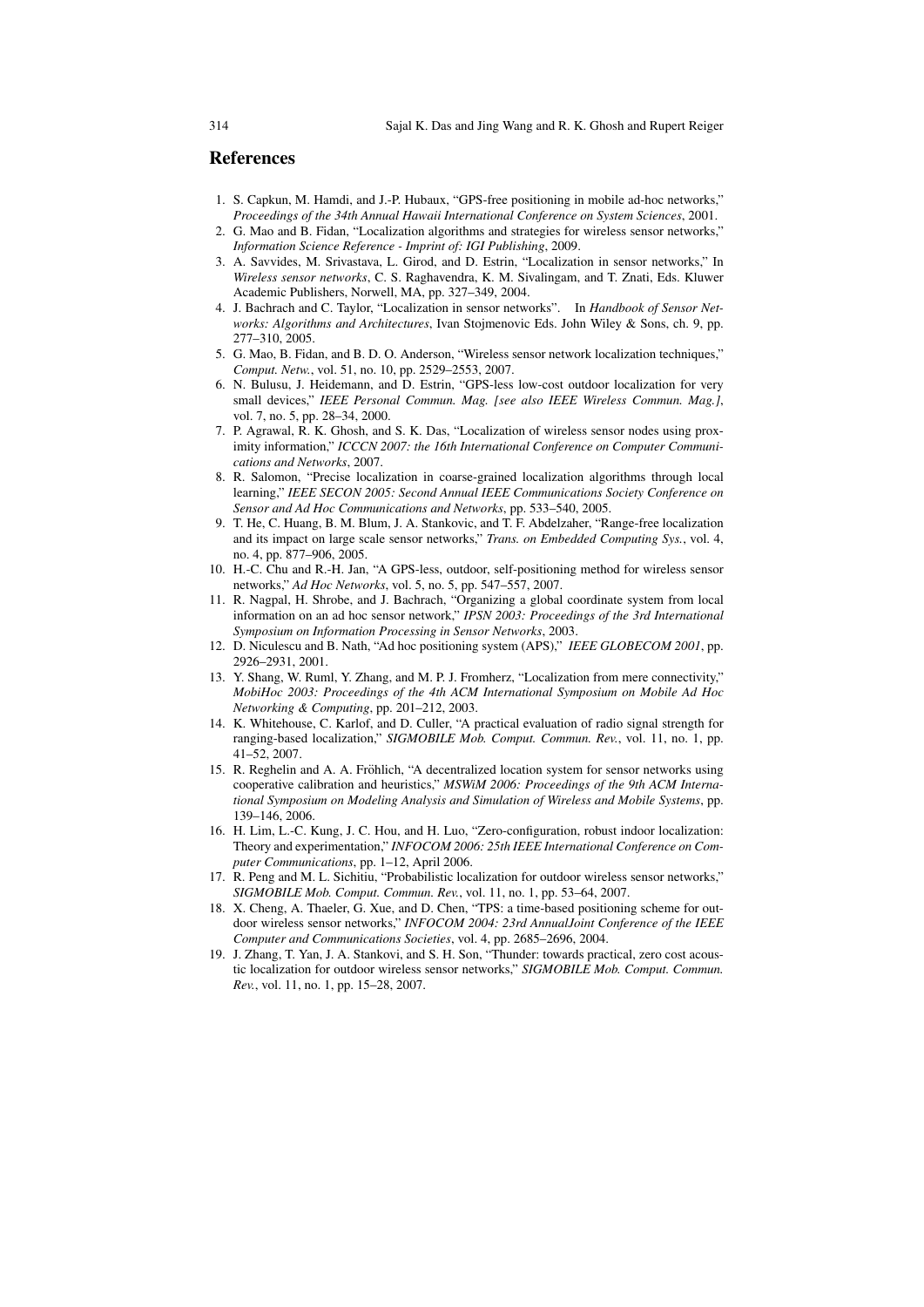- 20. M. Broxton, J. Lifton, and J. A. Paradiso, "Localization on the pushpin computing sensor network using spectral graph drawing and mesh relaxation," *SIGMOBILE Mob. Comput. Commun. Rev.*, vol. 10, no. 1, pp. 1–12, 2006.
- 21. A. Savvides, C.-C. Han, and M. B. Strivastava, "Dynamic fine-grained localization in ad-hoc networks of sensors," *MobiCom 2001: the 7th Annual International Conference on Mobile Computing and Networking*, pp. 166–179, 2001.
- 22. M. Youssef, A. Youssef, C. Rieger, U. Shankar, and A. Agrawala, "PinPoint: An asynchronous time-based location determination system," *MobiSys 2006: the 4th International Conference on Mobile Systems, Applications and Services*, pp. 165–176, 2006.
- 23. T. Eren, O. Goldenberg, W. Whiteley, Y. Yang, A. Morse, B. Anderson, and P. Belhumeur, "Rigidity, computation, and randomization in network localization," *INFOCOM 2004: the 23rd AnnualJoint Conference of the IEEE Computer and Communications Societies*, vol. 4, pp. 2673–2684, 2004.
- 24. J. Aspnes, D. Goldenberg, and Y. R. Yang, "On the computational complexity of sensor network localization," *the 1st International Workshop on Algorithmic Aspects of Wireless Sensor Networks*, pp. 32–44, 2004.
- 25. A. M.-C. So and Y. Ye, "Theory of semidefinite programming for sensor network localization," *Math. Program.*, vol. 109, no. 2, pp. 367–384, 2007.
- 26. D. Niculescu and B. Nath, "Ad hoc positioning system (APS) using AOA," *INFOCOM 2003: the 22nd Annual Joint Conference of the IEEE Computer and Communications Societies*, vol. 3, pp. 1734–1743, 2003.
- 27. Dragos Niculescu and Bari Nath, "Dv based positioning in ad hoc networks," *Telecommunication Systems*, vol. 22, no. 1-4, pp. 267–280, 2003.
- 28. Y. Zhang and L. Cheng, "PLACE: protocol for location and coordinate estimation: a wireless sensor network approach," *Comput. Netw.*, vol. 46, no. 5, pp. 679–693, 2004.
- 29. K. Chintalapudi, A. Dhariwal, R. Govindan, and G. Sukhatme, "Ad-hoc localization using ranging and sectoring," *INFOCOM 2004: the 23rd AnnualJoint Conference of the IEEE Computer and Communications Societies*, vol. 4, pp. 2662–2672, 2004.
- 30. A. Savvides, H. Park, and M. B. Srivastava, "The bits and flops of the n-hop multilateration primitive for node localization problems," in *WSNA 2002: the 1st ACM International Workshop on Wireless Sensor Networks and Applications*, New York, NY, USA: ACM, pp. 112–121, 2002.
- 31. L. Doherty, K. Pister, and L. E. Ghaoui, "Convex position estimation in wireless sensor networks," *INFOCOM 2001: the 20th Annual Joint Conference of the IEEE Computer and Communications Societies*, vol. 3, pp. 1655–1663, 2001.
- 32. P. Biswas, T.-C. Lian, T.-C. Wang, and Y. Ye, "Semidefinite programming based algorithms for sensor network localization," *ACM Trans. Sen. Netw.*, vol. 2, no. 2, pp. 188–220, 2006.
- 33. X. Ji and H. Zha, "Sensor positioning in wireless ad-hoc sensor networks using multidimensional scaling," *INFOCOM 2004: the 23rd AnnualJoint Conference of the IEEE Computer and Communications Societies*, vol. 4, pp. 2652–2661, 2004.
- 34. D. Moore, J. Leonard, D. Rus, and S. Teller, "Robust distributed network localization with noisy range measurements," *SenSys 2004: the 2nd International Conference on Embedded Networked Sensor Systems*, pp. 50–61, 2004.
- 35. P. Stoica and K. Sharman, "Maximum likelihood methods for direction-of-arrival estimation," *IEEE Trans. Acoust., Speech, Signal Process.*, vol. 38, no. 7, pp. 1132–1143, 1990.
- 36. N. B. Priyantha, A. Chakraborty, and H. Balakrishnan, "The cricket location-support system," *MobiCom 2000: the 6th Annual ACM International Conference on Mobile Computing and Networking*, 2000.
- 37. J. Bruck, J. Gao, and A. A. Jiang, "Localization and routing in sensor networks by local angle information," *MobiHoc 2005: the 6th ACM International Symposium on Mobile Ad Hoc Networking and Computing*, pp. 181–192, 2005.
- 38. M. Bǎdoiu, E. D. Demaine, M. T. Hajiaghayi, and P. Indyk, "Low-dimensional embedding with extra information," *SCG 2004: the 20th Annual Symposium on Computational Geometry*, pp. 320–329, 2004.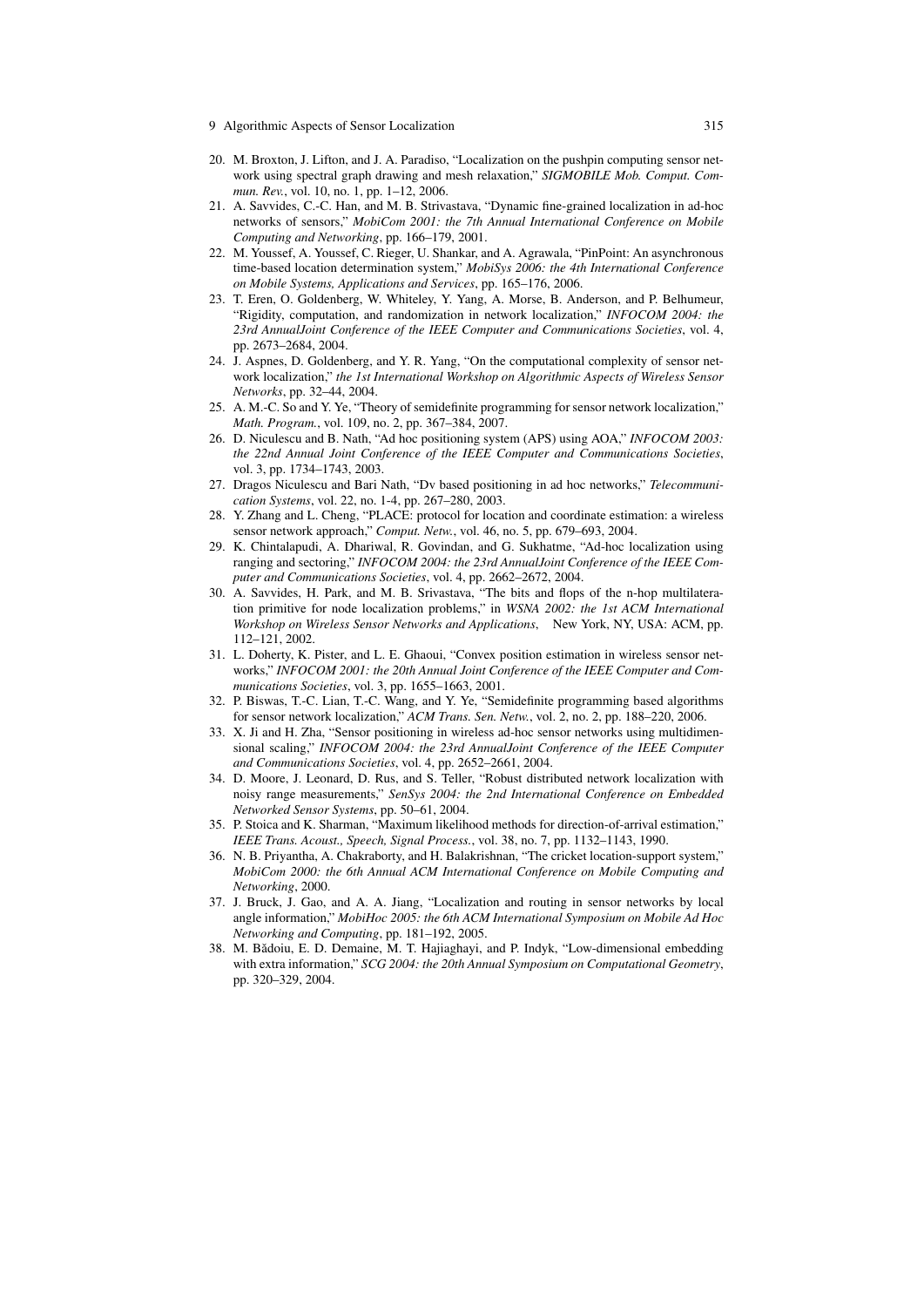- 39. O.-H. Kwon and H.-J. Song, "Localization through map stitching in wireless sensor networks," *IEEE Trans. Parallel Distrib. Syst.*, vol. 19, no. 1, pp. 93–105, 2008.
- 40. R. Iyengar and B. Sikdar, "Scalable and distributed GPS free positioning for sensor networks," *ICC 2003: IEEE International Conference on Communications*, vol. 1, pp. 338–342, 2003.
- 41. H. Chan, M. Luk, and A. Perrig, "Using clustering information for sensor network localization," *DCOSS 2005: IEEE Conference on Distributed Computing in Sensor Systems*, 2005.
- 42. J. A. Costa, N. Patwari, and A. O. H. Iii, "Distributed weighted-multidimensional scaling for node localization in sensor networks," *ACM Trans. Sen. Netw.*, vol. 2, pp. 39–64, 2006.
- 43. J. Liu, Y. Zhang, and F. Zhao, "Robust distributed node localization with error management," *MobiHoc 2006: the 7th ACM International Symposium on Mobile Ad Hoc Networking and Computing*, pp. 250–261, 2006.
- 44. S. Nikoletseas and P. Spirakis, "Efficient sensor network design for continuous monitoring of moving objects," *Theor. Comput. Sci.*, vol. 402, no. 1, pp. 56–66, 2008.
- 45. M. L. Sichitiu and V.Ramadurai, "Localization of wireless sensor networks with a mobile beacon," *IEEE International Conference on Mobile Ad-hoc and Sensor Systems*, pp. 174–183, 2004.
- 46. A. Galstyan, B. Krishnamachari, K. Lerman, and S. Pattem, "Distributed online localization in sensor networks using a moving target," *IPSN 2004: the 3rd International Symposium on Information Processing in Sensor Networks*, pp. 61–70, 2004.
- 47. K.-F. Ssu, C.-H. Ou, and H. Jiau, "Localization with mobile anchor points in wireless sensor networks," *IEEE Trans. Veh. Technol.*, vol. 54, no. 3, pp. 1187 – 1197, 2005.
- 48. P. Bahl and V. N. Padmanabhan, "RADAR: An in-building RF-based user location and tracking system," *INFOCOM 2000: the 19th IEEE International Conference on Computer Communications*, pp. 775–784, 2000.
- 49. X. Nguyen, M. I. Jordan, and B. Sinopoli, "A kernel-based learning approach to ad hoc sensor network localization," *ACM Trans. Sen. Netw.*, vol. 1, no. 1, pp. 134–152, 2005.
- 50. E. T. Ihler, J. W. Fisher, O. L. Moses, and A. S. Willsky, "Nonparametric belief propagation for self-localization of sensor networks," *IEEE J. Sel. Areas Commun.*, vol. 23, pp. 809–819, 2005.
- 51. C. Taylor, A. Rahimi, J. Bachrach, H. Shrobe, and A. Grue, "Simultaneous localization, calibration, and tracking in an ad hoc sensor network," *IPSN 2006: the 5th International Conference on Information Processing in Sensor Networks*, pp. 27–33, 2006.
- 52. D. Fox, J. Hightower, L. Liao, D. Schulz, and G. Borriello, "Bayesian filtering for location estimation," *IEEE Pervasive Comput.*, vol. 02, no. 3, pp. 24–33, 2003.
- 53. L. Hu and D. Evans, "Localization for mobile sensor networks," *MobiCom 2004: the 10th Annual International Conference on Mobile Computing and Networking*, pp. 45–57, 2004.
- 54. L. Zhang, Q. Cheng, Y. Wang, and S. Zeadally, "Landscape: a high performance distributed positioning scheme for outdoor sensor networks," *WiMob 2005: IEEE International Conference on Wireless and Mobile Computing, Networking and Communications*, vol. 3, pp. 430– 437, 2005.
- 55. R. Peng and M. L. Sichitiu, "Probabilistic localization for outdoor wireless sensor networks," *SIGMOBILE Mob. Comput. Commun. Rev.*, vol. 11, no. 1, pp. 53–64, 2007.
- 56. D. Madigan, E. Einahrawy, R. P. Martin, W. H. Ju, P. Krishnan, and A. S. Krishnakumar, "Bayesian indoor positioning systems," *INFOCOM 2005: the 24th Annual Joint Conference of the IEEE Computer and Communications Societies*, pp. 1217–1227 vol. 2, 2005.
- 57. A. Cerpa, J. L. Wong, L. Kuang, M. Potkonjak, and D. Estrin, "Statistical model of lossy links in wireless sensor networks," *IPSN 2005: the 4th International Symposium on Information Processing in Sensor Networks*, 2005.
- 58. S. Slijepcevic, S. Megerian, and M. Potkonjak, "Location errors in wireless embedded sensor networks: sources, models, and effects on applications," *SIGMOBILE Mob. Comput. Commun. Rev.*, vol. 6, no. 3, pp. 67–78, 2002.
- 59. H. A. Oliveira, E. F. Nakamura, A. A. F. Loureiro, and A. Boukerche, "Error analysis of localization systems for sensor networks," *GIS 2005: the 13th Annual ACM International Workshop on Geographic Information Systems*, pp. 71–78, 2005.